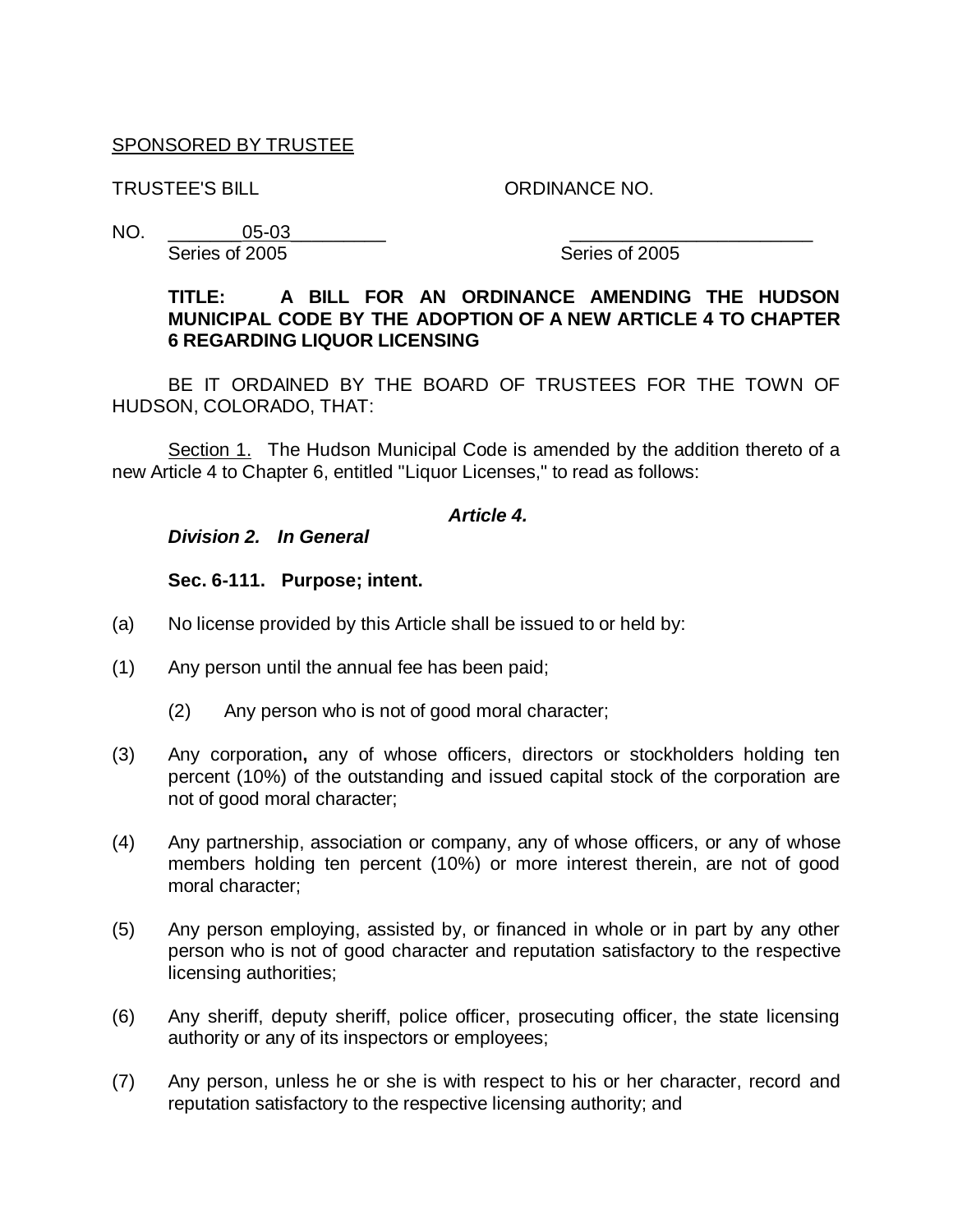- (8) Any natural person under twenty-one (21) years of age.
- (b) In making a determination as to character or when considering the conviction of a crime, the local licensing authority shall be governed by the provisions of C.R.S. § 24-5-101.
	- (c) Jurisdiction.
- (1) In investigating the qualifications of the applicant or a licensee, the local licensing authority may have access to criminal history record information furnished by a criminal justice agency subject to any restrictions imposed by such agency. In the event the local licensing authority takes into consideration information concerning the applicant's criminal history record, the local licensing authority shall also consider any information provided by the applicant regarding such criminal history record, including but not limited to evidence of rehabilitation, character references, and educational achievements, especially those items pertaining to the period of time between the applicant's last criminal conviction and the consideration of the application for a license.
- (2) As used in subsection (1) of this Section, "criminal justice agency" means any federal, state, or municipal court or any governmental agency or subunit of such agency that performs the administration of criminal justice pursuant to a statute or executive order and that allocates a substantial part of its annual budget to the administration of criminal justice.

### **Sec. 6-112. Separate license for each business.**

- (a) Each license issued under this Article is separate and distinct, and no person shall exercise any of the privileges granted under any license other than that which he or she holds. A separate license shall be issued for each specific business and each location, and in such license the particular liquors which the applicant is authorized to manufacture or sell shall be named and described.
- (b) In the event a specific business holding a license issued under this Article changes its business location, an application for a new license reflecting the change of location shall be made to the Town Clerk. An application fee in the amount of five hundred dollars (\$500.00) shall be paid to the Town at the time of making the application.
- (c) The Town Clerk shall cause the new application for a license reflecting the change of location to be placed on the agenda of a Board of Trustees' (the "Board") meeting to be held not less than four (4) days nor more than thirty (30) days after the Clerk has received the application. The applicant, or his or her attorney, shall be in attendance at the Board meeting at which his or her application is presented. The date of presentation of the application to the Board shall be deemed the date of filing the application. Upon receipt of the application,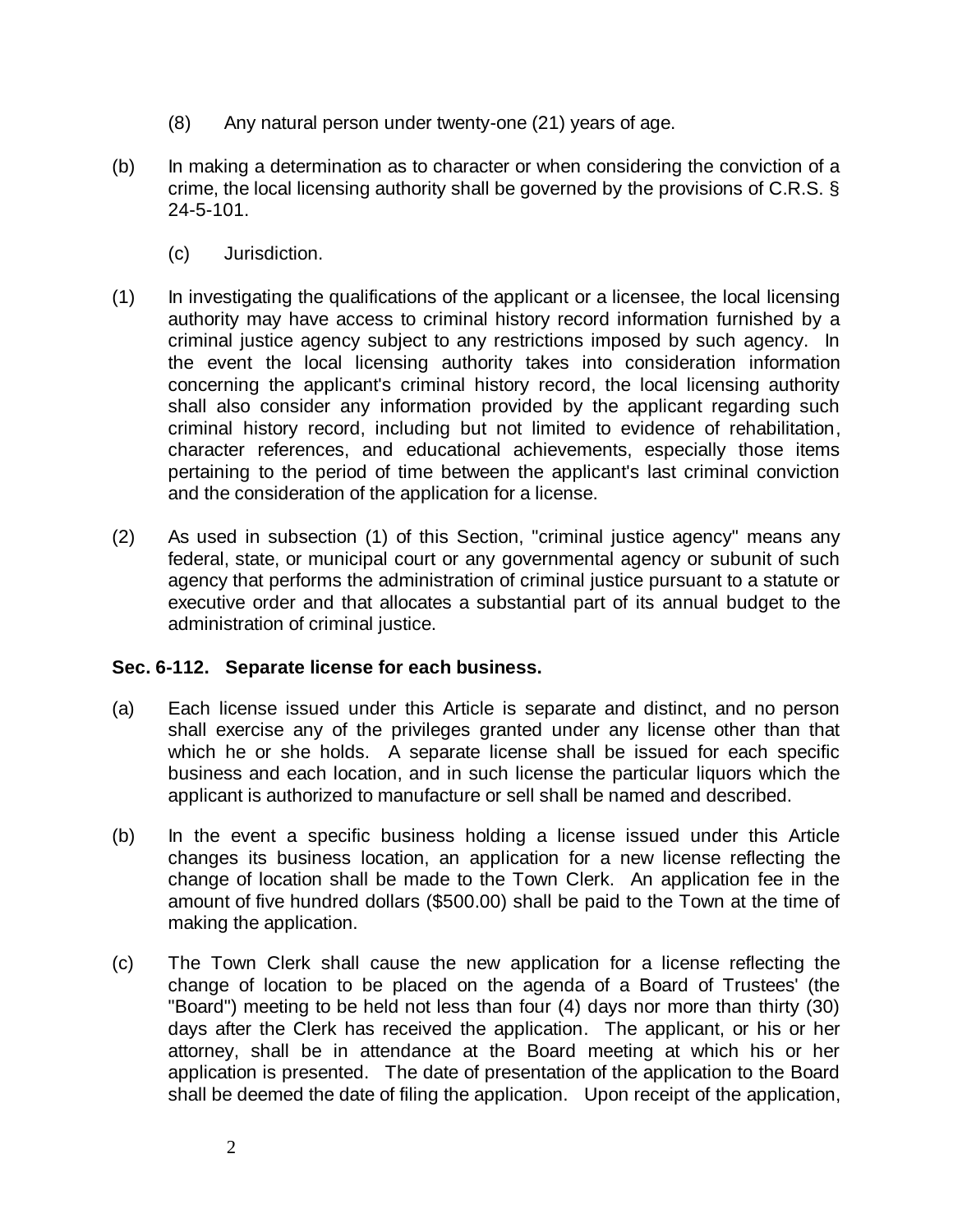the Board shall follow procedures set forth in this Article for the investigation of the applicant, and the conduct of a public hearing and the notice requirement for such public hearing.

### **Sec. 6-113. Sale of all or part of business interest.**

- (a) Whenever any individual, corporation or partnership existing or licensed under this Article sells all or part of its corporate stock, partnership interest or business interest in a beer or liquor outlet and a new license application is required by the State, an application fee in the amount of five hundred dollars (\$500.00) shall be paid to the Town at the time of making the application.
- (b) The Board shall follow the procedures in this Article for the investigation of the applicant, and shall determine whether the investigation reveals any information tending to establish that the applicant may be prohibited from holding a license pursuant to Section 6-111 of this Article. If the investigation reveals no information tending to establish that the applicant may be prohibited from holding a license, the Town Clerk shall issue a license to the applicant. Provided, however, that if the investigation reveals any information tending to establish that the applicant may be prohibited from holding a license, the Town Clerk shall cause the new application for the existing outlet to be placed on the agenda not less than four (4) days nor more than thirty (30) days after the Town Clerk has received the application. The applicant, or his or her attorney, shall be in attendance at the Board meeting at which his or her application is presented. The date of presentation of the application to the Board shall be deemed the date of filing of the application. Upon receipt of the application, the Board shall follow procedures set forth in this Article for conducting a public hearing. The Board shall only consider the criteria listed in Section 6-111 of this Article when conducting the hearing.
- (c) The Town Clerk shall have the authority to issue a temporary permit to any applicant under this Section who has also satisfied the applicable provisions of C.R.S. § 12-47-303 and the provision of such statute shall apply to both the issuance and administration of such a temporary permit. The Town Clerk shall charge a fee of one hundred dollars (\$100.00) for a temporary permit.

## **Sec. 6-114. Change of corporate officers or directors.**

- (a) Whenever any corporation causes a change in its corporate officers or directors, and a license addendum is required to be filed with the State, an application fee in the amount of one hundred dollars (\$100.00) shall be paid to the Town at the time of filing the addendum with the Town.
- (b) Upon the filing of a license addendum, the procedures set forth in Sec. 6-114 of this Article shall be followed.

### **Sec. 6-115. Additional licenses; rules and regulations; fees.**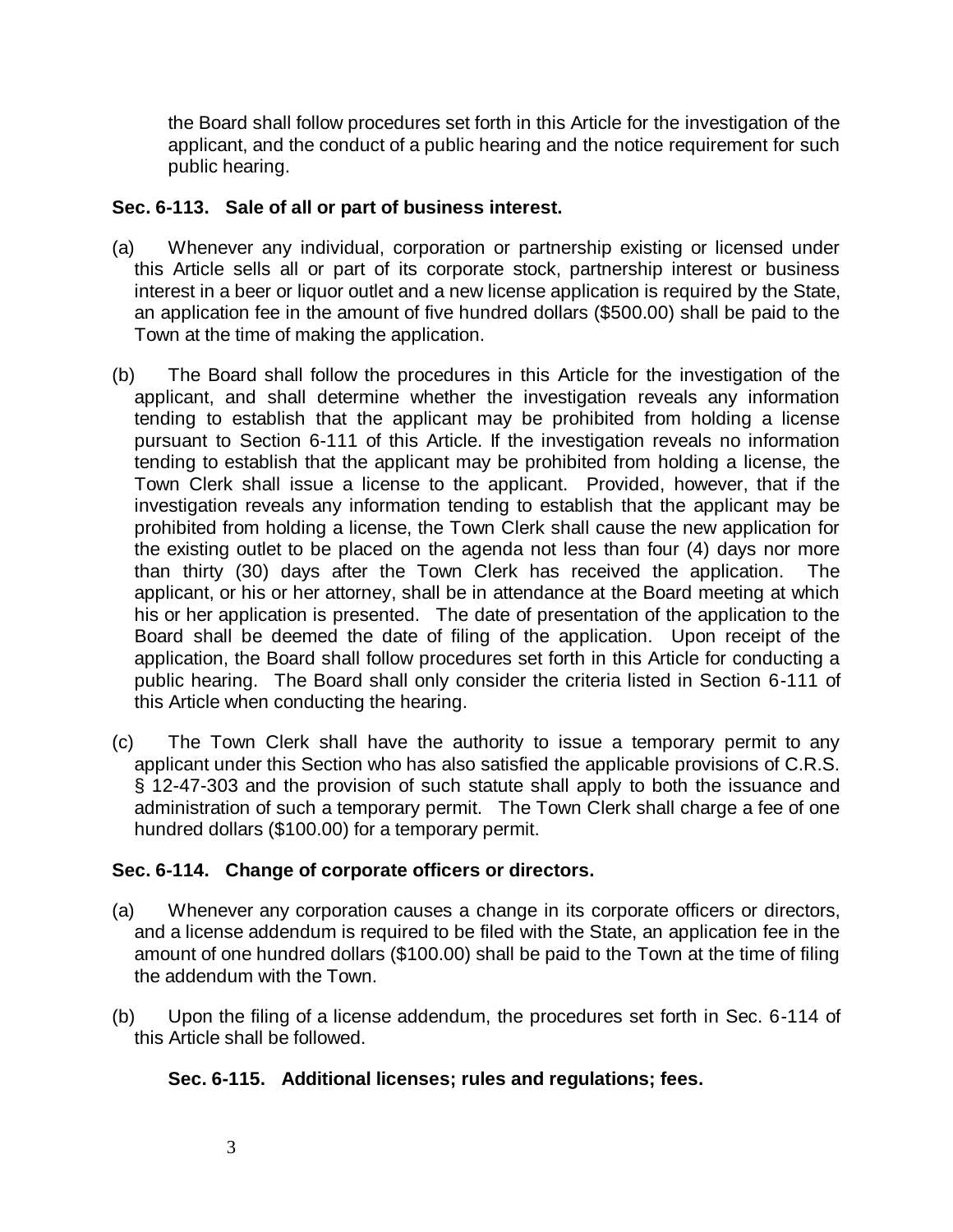The Town Clerk shall establish rules and regulations concerning temporary beer or liquor licenses, special events licenses and renewal of 3.2 beer licenses. The Clerk is authorized to establish rules and regulations not inconsistent with other provisions of this Article for the filing, processing, investigation and review of applications for these licenses. The application and renewal fees for these licenses shall not be greater than the maximum fee allowed by law.

### **Sec. 6-116. Renewal.**

- (a) All renewal applications for malt, vinous and spirituous liquor licenses and fermented malt beverage licenses shall be submitted to the Town Clerk on the prescribed forms, together with the applicable license fee, no later than forty-five (45) days prior to the date on which the license expires. No renewal application shall be accepted by the Town Clerk which is not complete in every detail.
- (b) Upon receiving the completed renewal application, the Town Clerk shall assemble the file of the applicant and review the file to determine whether "good cause" is present for non-renewal. Whether "good cause" is present is a fact specific inquiry depending on the circumstances of the case, and may be based on evidence that continuation of the license would be contrary to the public interest, as well as the conduct of the licensee. If the Town Clerk's review indicates no facts or circumstances supporting "good cause" for non-renewal, the Town Clerk shall issue a renewal license. Provided, however, that in the event that the renewal application is made by a financial institution which came into possession of the license by virtue of a deed in lieu of foreclosure, a hearing must be held before the Board.
- (c) If there is information before the Town Clerk tending to constitute good cause for not renewing a particular license for an additional year, the Town Clerk, at the direction of the Board, shall cause to be issued a notice of hearing on the license renewal. In the event the Town Clerk issues a notice requiring a hearing to renew a license, the notice shall be served and a notice of the hearing shall be conspicuously posted on the premises at least ten (10) days prior to the hearing.
- (d) Hearings held on any renewal application, after proper notice has been given, may result in denial of renewal of the license for good cause.
- (e) In the event that a license is renewed by the licensing authority, such renewal will not affect a pending show cause order which relates to an incident that occurred prior to the date of the renewal. The licensing authority shall be authorized to take whatever action is necessary against a licensee either in the form of suspension or revocation of the liquor license regardless of when such license has been renewed.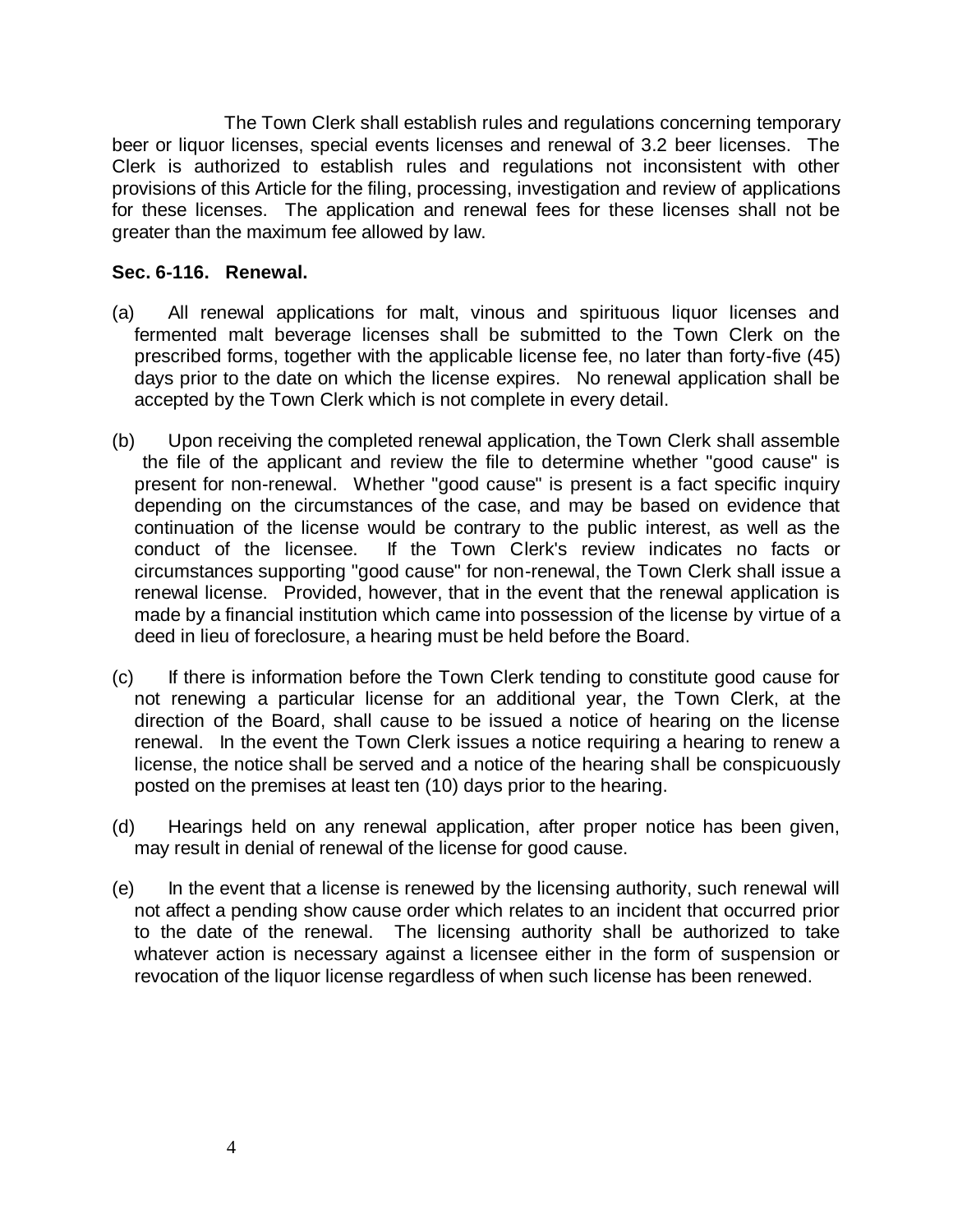### *Division 2. 3.2 Beer*

### **Sec. 6-117. Application required; filing.**

- (a) An application for a 3.2 beer license shall be required for the following:
	- (1) Sales for consumption off the premises of the licensee;
	- (2) Sales for consumption on the premises of the licensee; and
	- (3) Sales for consumption both on and off the premises of the licensee.
- A person licensed pursuant to this subsection may deliver at retail fermented malt beverages in factory-sealed containers in conjunction with the delivery of food products, if such person has obtained a permit for the delivery of fermented malt beverages from the state licensing authority.
- (b) All new applications for 3.2 beer licenses shall be filed, in duplicate, on forms made available by the office of the Secretary of the State, with the Town Clerk and shall be accompanied by the following:
	- (1) Three (3) letters of character reference;
- (2) In the case of a partnership, except between husband and wife, a certified copy of the partnership agreement and a statement showing the financial and management interests of each partner along with their name and residence address and telephone number;
- (3) In the case of a corporation, a copy of its articles of incorporation, and if a foreign corporation, evidence of qualification to do business in this State, and a sworn statement setting forth the names and residence addresses and telephone numbers of each stockholder, director and officer of the corporation; and
- (4) In the case of existing buildings, a plan of the interior of the building; in the case of buildings not yet built, architectural plans and specifications for the building.

### **Sec. 6-118. Manager registration.**

A person licensed pursuant to this Division 2 shall manage the premises him or herself or shall employ a separate and distinct manager on the premises and shall report the name of such manager to the Town. Such person licensed shall also report any change in managers to the Town within thirty (30) days after the change. Such failure to report a change in managers shall be grounds for suspension of a license.

### **Sec. 6-119 Fee.**

An application fee in the amount of five hundred dollars (\$500.00) and a license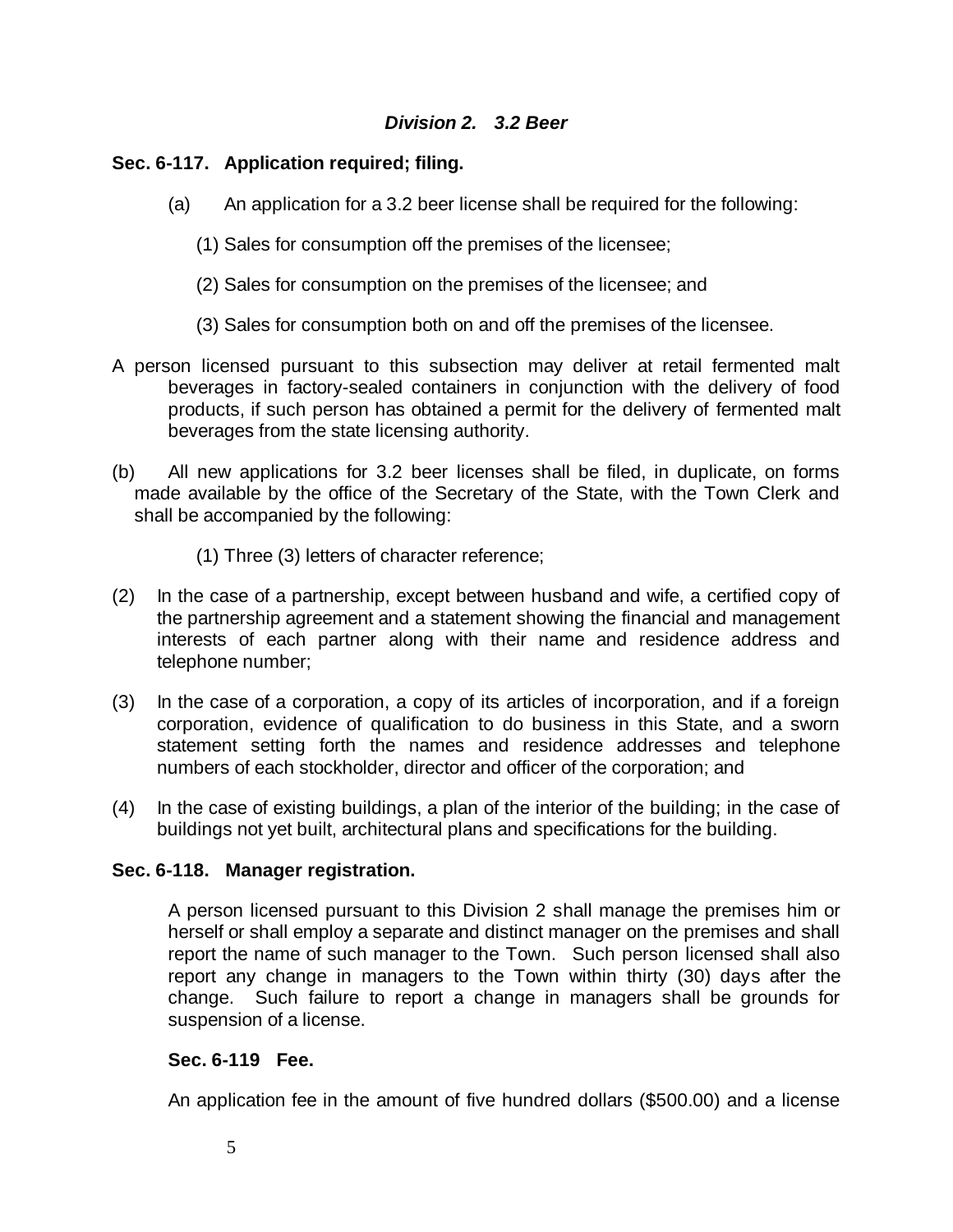fee of three dollars and seventy-five cents (\$3.75) shall be paid to the Town at the time of making an application for a 3.2 beer license, and a renewal fee of twenty-five dollars (\$25.00) shall also be imposed by the Town for renewals. This fee shall be used by the Town to defray the expenses incurred by the Town in investigating the applicant and conducting the hearing. In addition, the Town shall impose a fee of seventy-five dollars (\$75.00) for the registration of a manager if the manager is different from the licensed person, and shall also impose a fee of seventy-five dollars (\$75.00) for a change of managers in accordance with Section 6-119 of this Article. No part of this fee shall be refundable to the applicant for any reason.

## **Sec. 6-120. Establishing neighborhood and public hearing dates.**

- (a) The Town Clerk shall cause the application for a 3.2 beer license to be placed on the agenda of a Board meeting to be held not less than four (4) days nor more than thirty (30) days after the Clerk has received the application. The date of presentation of the application to the Board shall be deemed the date of filing of the application.
- (b) The corporate limits of the Town shall be designated the neighborhood upon the presentation of the application.
- (c) The Board shall also set a date for a public hearing, which date shall be held not less than thirty (30) days from the date of the Board meeting at which the date is set.

### **Sec. 6-121. Public Notice.**

- (a) The applicant for a 3.2 beer license shall cause to be posted and published a public notice of hearing thereon. The sign used for posting such notice shall be of cardboard material, not less than twenty-two (22) inches wide and twenty-six (26) inches high, composed of letters not less than one (1) inch in height and stating the type of license applied for, the date of the application, the date of hearing, the name and address of the applicant, and such other information as may be required to fully apprise the public of the nature of the application. If the applicant is a partnership, the sign shall contain the names and addresses of all partners. If the applicant is a corporation, association or other organization, the sign shall contain the names and addresses of the president, vice-president, secretary and manager or other managing officers.
- (b) The published notice shall contain the same information as that required for signs, and shall be composed of eight-point boldface type so as to be not less than one (1) column in width nor less than six (6) inches in length.
- (c) Where the building in which the 3.2 beer is to be sold is in existence at the time of the application for the license, the sign shall be placed on the premises so as to be conspicuous and plainly visible to the general public from the exterior of the building. If the building is not in existence at the time of such application, the sign shall be posted upon the premises upon which the building is to be constructed in such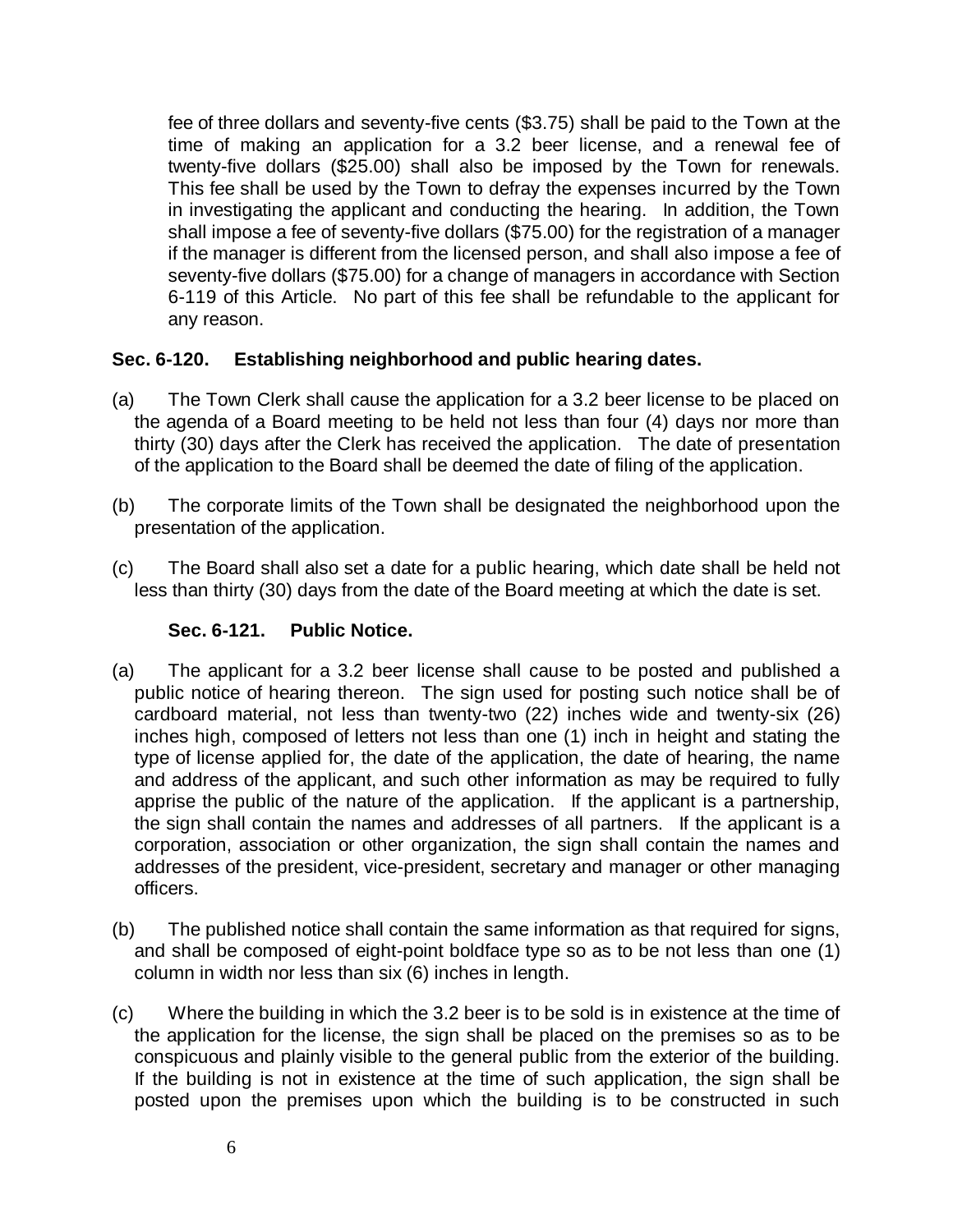manner that it shall be conspicuous and plainly visible to the general public.

## **Sec. 6-122. Investigation of applicant.**

- (a) The Weld County Sheriff's Department shall make an investigation of the applicant for a 3.2 beer license, and, in the case of a corporation, the board of directors of the applicant, and, in the case of a partnership, the partners of the applicant. Such investigation shall include the fingerprinting and photographing of the applicant and the obtaining from the Colorado Bureau of Investigation a report on the applicant. A written report of the finding of such investigation shall be delivered by the Weld County Sheriff's Department to the Town Clerk at least ten (10) days prior to the hearing on the application.
- (b) Not less than five (5) days prior to the date of the hearing on an application under this Division, the written report of the findings based on the investigation by the Police Department shall be made available to the applicant and other interested parties.

## **Sec. 6-123. Procedure at hearing.**

The rules of procedure to be followed in the conducting of the public hearing upon an application for a 3.2 beer license shall be established by the Mayor.

## **Sec. 6-124. Considerations for approving or denying application.**

Before entering any decision approving or denying the application for a 3.2 beer license, the Board shall consider the following:

- (a) The desires of the adult inhabitants of the neighborhood as evidenced by petitions, remonstrances or otherwise;
- (b) The reasonable requirements of the neighborhood;
- (c) The character and reputation of the applicant, subject to the provisions contained in Section 6-111 of this Article; and
- (d) Other pertinent facts and evidence affecting the qualification of the applicant.

## **Sec. 6-125. Approval or disapproval.**

The decision of the Board approving or disapproving the application for a 3.2 beer license shall be in writing stating the reasons and shall be issued within thirty (30) days after the date of the public hearing on the application. A copy of such decision shall be sent by mail to the applicant to the address shown in the application.

## **Sec. 6-126. Issuance of license in cases of building to be constructed.**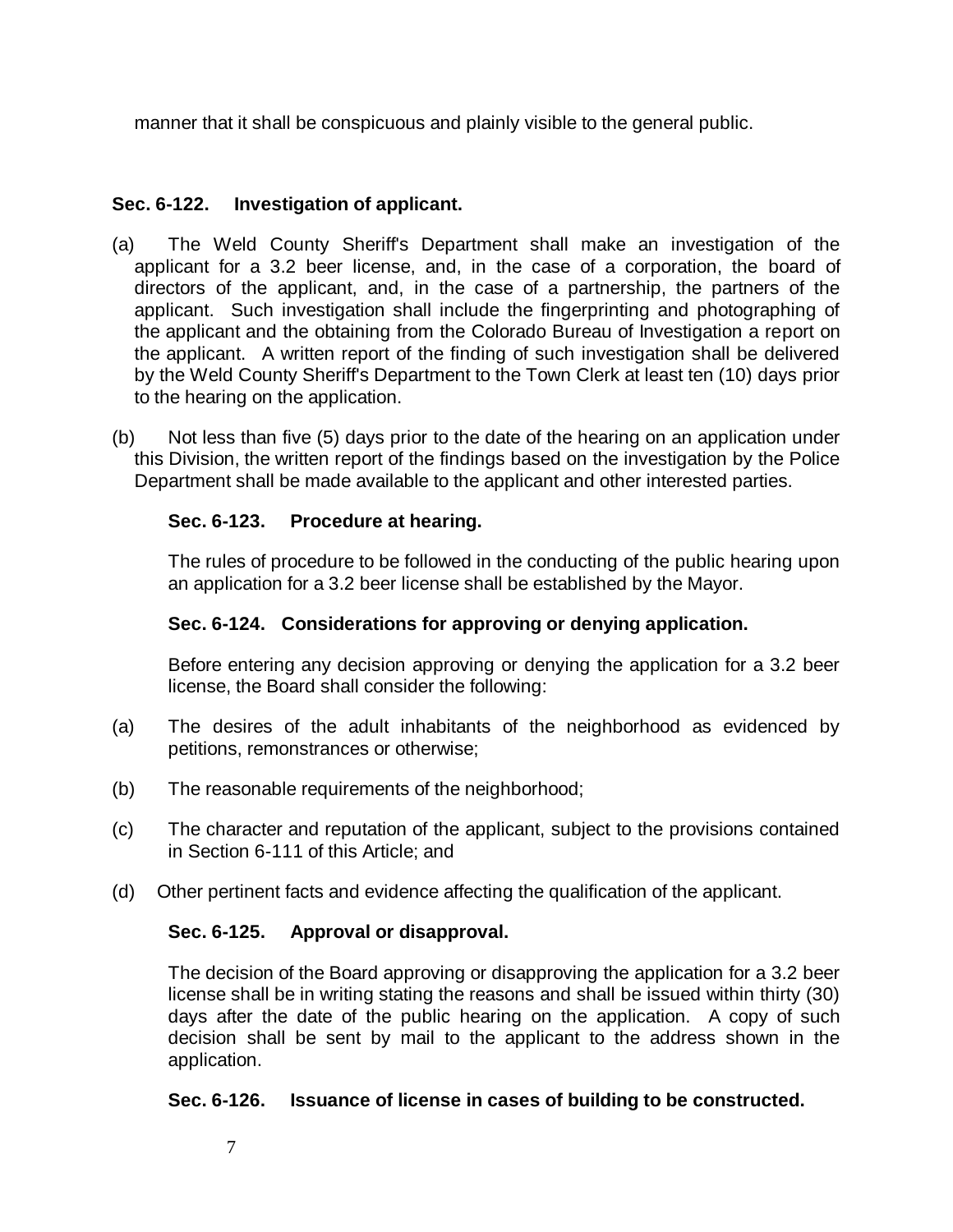In the case of buildings not yet in existence, where the Board votes in favor of the issuance of a 3.2 beer license, the license shall not be issued until the building in which the business is to be conducted is ready for occupancy, and then only after inspection of the premises has been made to determine that the applicant has complied substantially with the architect's drawings and plans and specifications submitted with the application for such license.

### **Sec. 6-127. Change of location.**

 All of the procedures outlined in this Division shall be applicable to a change of location of an existing 3.2 beer license.

### **Sec. 6-128. Rehearing limitation.**

No application for the issuance of a 3.2 beer license shall be considered by the Board if an application for a similar type license has been denied for the same location within the two (2) years immediately preceding the date of such new application.

### **Sec. 6-129. Judicial review.**

Any person applying to the courts for a review of any licensing authority's decision shall apply for review within thirty (30) days after the date of decision and shall be required to pay the cost of preparing a transcript of proceedings before the licensing authority when such a transcript is furnished by the licensing authority pursuant to court order.

### *Division 3. Liquor*

### **Sec. 6-130. Definitions.**

As used in this Division, the term *liquor license* shall include the following classes of licenses:

- (a) Retail liquor store license;
- (b) Liquor-licensed drugstore;
- (c) Beer and wine license;
- (d) Hotel and restaurant license;
- (e) Club license;
- (f) Tavern license;
- (g) Optional premises license;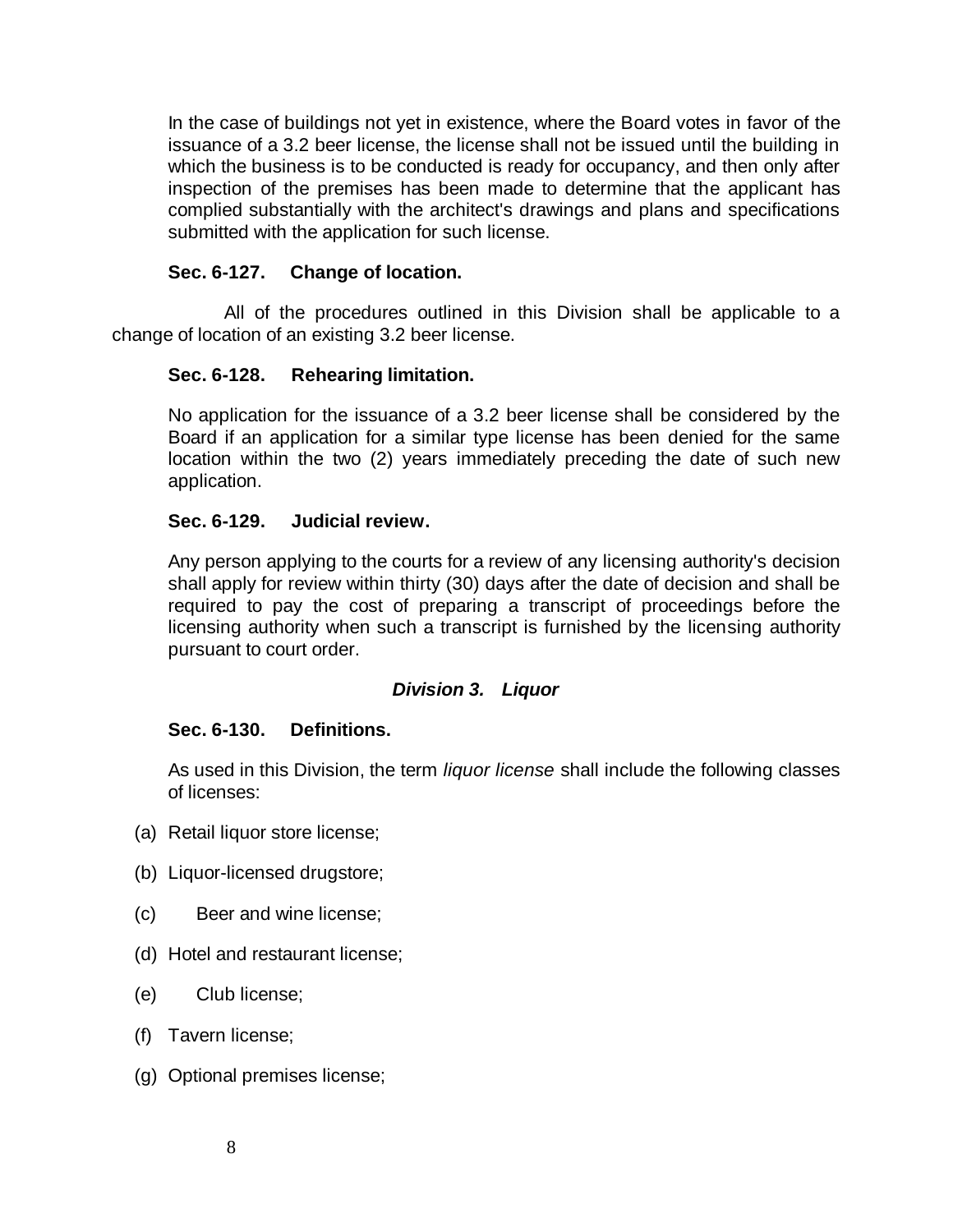- (h) Brew pub license;
- (i) Arts license;
- (j) Racetrack license; and

## **Sec. 6-131. Application.**

All applications for new liquor licenses shall be filed with the Town Clerk. They shall be filed in duplicate on forms made available by the state liquor licensing authority. Each application shall be verified by the oath or affirmation of such persons as prescribed by the state licensing authority. Any application shall be accompanied by the following:

- (a) Three (3) letters of character reference;
- (b) The occupational tax required by the Town;
- (c) In the case of existing buildings, a plan of the interior of the building; in the case of buildings not yet built, architectural plans and specifications for the building;
- (d) Some evidence of ownership or right to possession of the premises, consisting of a copy of a deed or lease thereto;
- (e) In the case of a partnership, except between husband and wife, a certified copy of the partnership agreement and a statement showing the financial and management interests of each partner along with their name and residence address and telephone number; and
- (f) In the case of a corporation, a copy of its articles of incorporation, and if a foreign corporation, evidence of qualification to do business in this State, and a sworn statement setting forth the names and residence address and telephone number of each stockholder, director and officer of the corporation.

## **Sec. 6-132. Optional premises.**

- (a) *Optional premises* means:
- (1) Premises specified in an application for a hotel and restaurant license under C.R.S. § 12-47-101 with related outdoor sports and recreational facilities for the convenience of its guests or the general public located on or adjacent to the hotel and restaurant within which such license is authorized to serve alcoholic beverages in accordance with the provisions of this Division and at the discretion of the state and local licensing authorities; and
- (2) The premises specified in an application for an optional premises license located on an applicant's outdoor sports and recreational facility.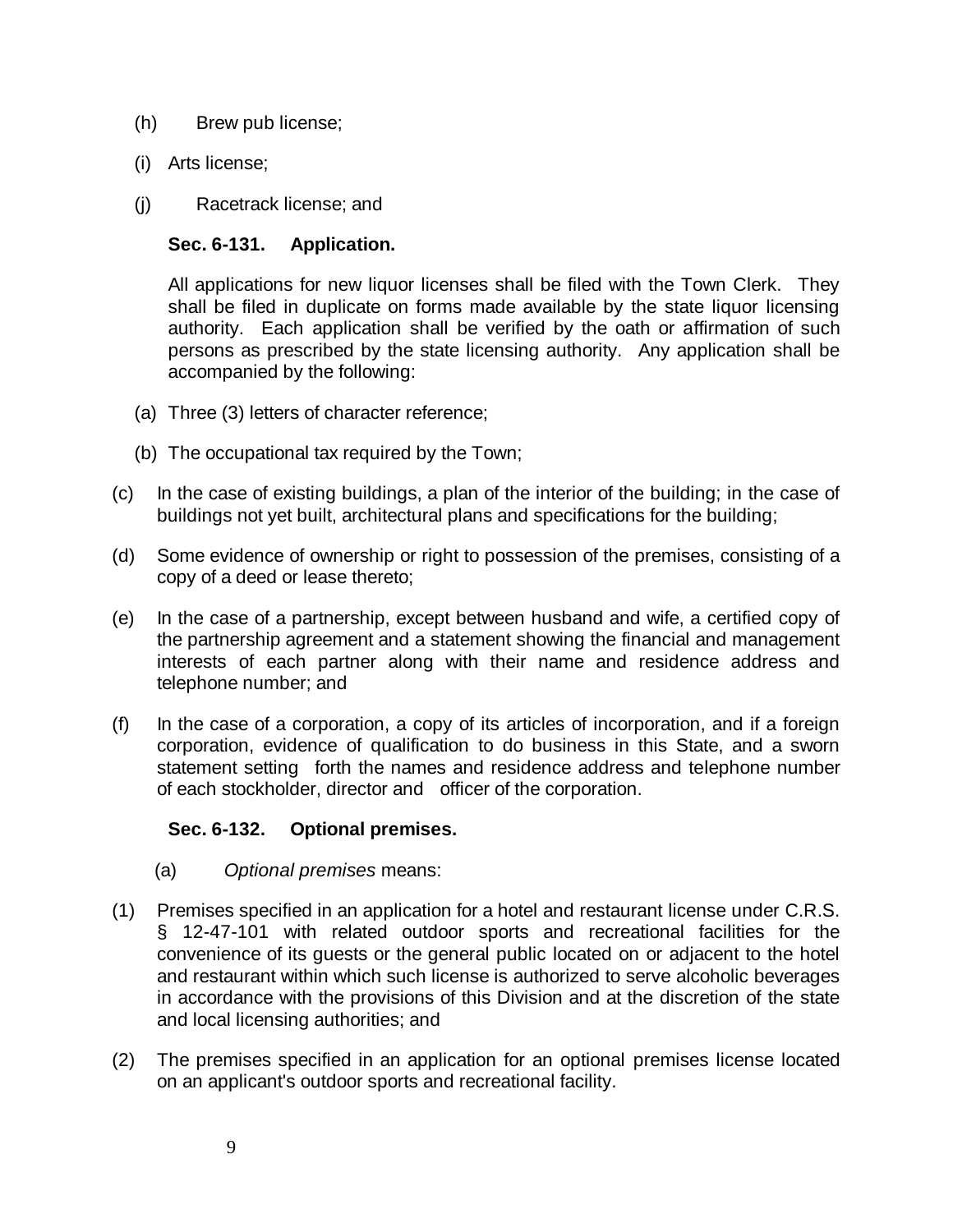For purposes of this Section *outdoor sports and recreational facility* means a facility which charges a fee for the use of such facility.

- (b) The requirements for an optional premises license shall be:
- (1) An applicant or holder of a hotel and restaurant license desiring to sell or serve alcoholic beverages on an optional premises shall:
	- i. Provide a scale drawing showing the area to be licensed;
- ii. Make a mark on the scale drawing indicating the location where alcoholic beverages are to be dispensed, significant land or architectural factors; and
- iii. An affidavit of the owner or the agent and manager of the facility showing the need, convenience or desirability of the optional premises license.
- (2) The decisions of the Board shall be made by resolution within thirty (30) days of the date of providing all information pertinent to the application. No public hearing shall be required, but the Board may order a public hearing should, in its discretion, a public hearing be necessary.

## **Sec. 6-133. Application fee.**

An application fee in the amount of five hundred dollars (\$500.00) shall be paid to the Town at the time of making an application for a liquor license. This fee shall be used by the Town to defray the expenses incurred by the Town in investigating the applicant and conducting the hearing. No part of this fee shall be refundable to the applicant for any reason.

## **Sec. 6-134. Initial appearance before Board.**

- (a) The Town Clerk shall cause the application for a liquor license to be placed on the agenda of a Board meeting to be held not less than four (4) days nor more than thirty (30) days after the Clerk has received the application. The date of presentation of the application to the Board shall be deemed the date of filing the application.
- (b) The Board shall designate the neighborhood upon the presentation of the application.
- (c) The applicant shall comply with the policies and procedures established by the Town Clerk and adopted by the Board for applications, including but not limited to the form of petitions and the means and methods for surveying and canvassing the neighborhood.
- (d) The Board shall also set a date for public hearing, which shall be not less than thirty (30) days from the date of the Board meeting at which the date is set.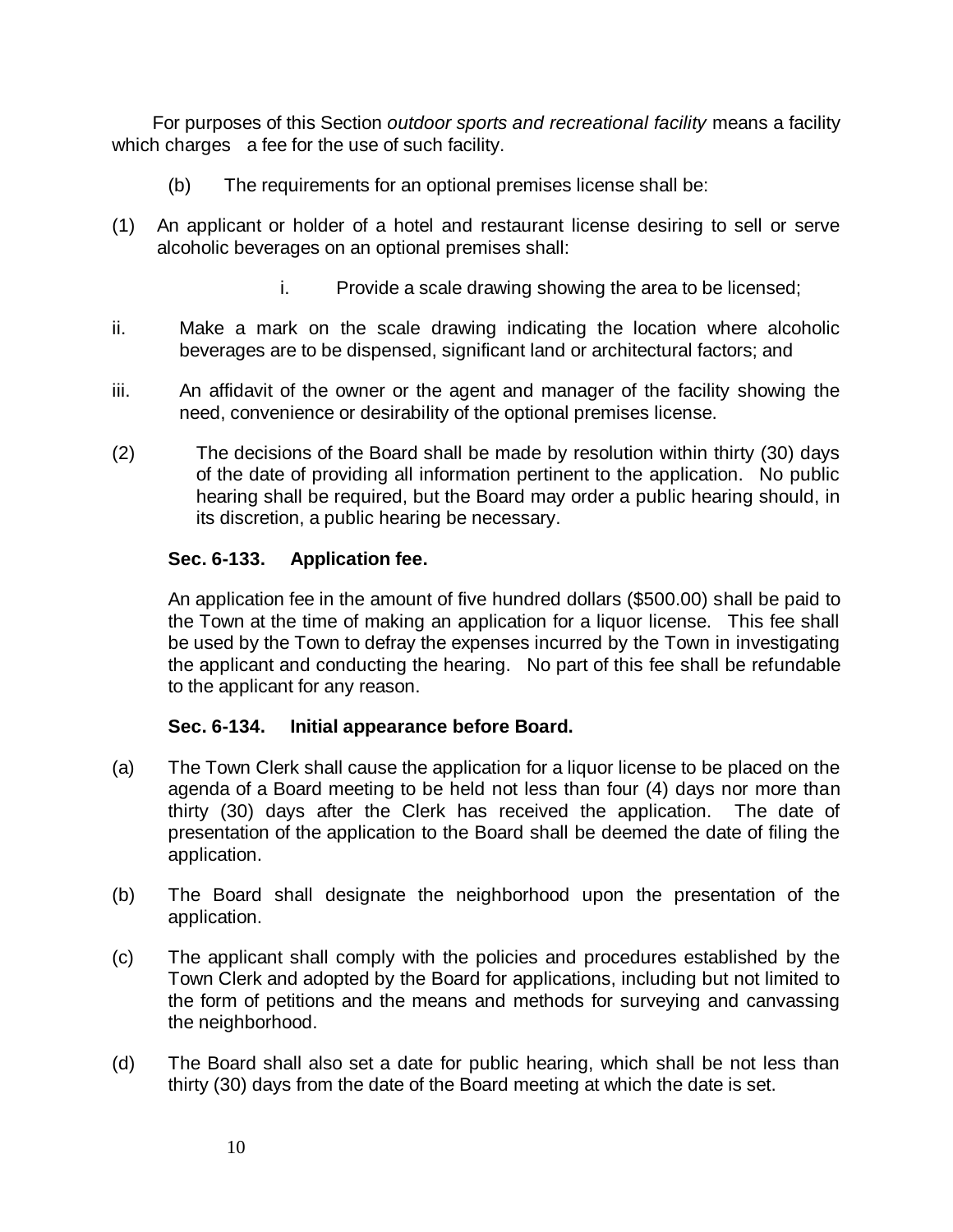### **Sec. 6-135. Public notice.**

The applicant for a liquor license shall cause to be posted and published a public notice of hearing thereon:

- (a) The sign used for posting such notice shall be of cardboard material, not less than twenty-two (22) inches wide and twenty-six (26) inches high, composed of letters not less than one (1) inch in height and stating the type of license applied for, the date of the application, the date of hearing, the name and address of the applicant, and such other information as may be required to fully apprise the public of the nature of the application. If the applicant is a corporation, association or other organization, the sign shall contain the names and addresses of the president, vice president, secretary and manager or other managing officers.
- (b) The published notice shall contain the same information as that required for signs, and shall be composed of eight-point boldface type so as to be not less than one (1) column in width nor less than six (6) inches in length.
- (c) Where the building in which the liquor is to be sold is in existence at the time of the application for the license, the sign shall be placed on the premises so as to be conspicuous and plainly visible to the general public from the exterior of the building. If the building is not in existence at the time of such application, the sign shall be posted upon the premises upon which the building is to be constructed in such manner that it shall be conspicuous and plainly visible to the general public.

## **Sec. 6-136. Investigation of applicant.**

- (a) The Weld County Sheriff's Department shall make an investigation of the applicant for a liquor license, and, in the case of a corporation, the board of directors of the applicant, and, in the case of a partnership, the partners of the applicant. Such investigation shall include the fingerprinting and photographing of the applicant and the obtaining from the Colorado Bureau of Investigation of a report on the applicant. A written report of the finding of such investigation shall be delivered by the Chief of Police to the Town Clerk at least ten (10) days prior to the hearing on the application.
- (b) Not less than five (5) days prior to the date of the hearing on an application under this Division, the written report of the findings based on the investigation by the Weld County Sheriff's Department shall be made available to the applicant and other interested parties.

## **Sec. 6-137. Procedure at hearing.**

The rules of procedure to be followed in the conducting of the public hearing upon an application for a liquor license shall be established by the Mayor.

# **Sec. 6-138. Consideration of factors.**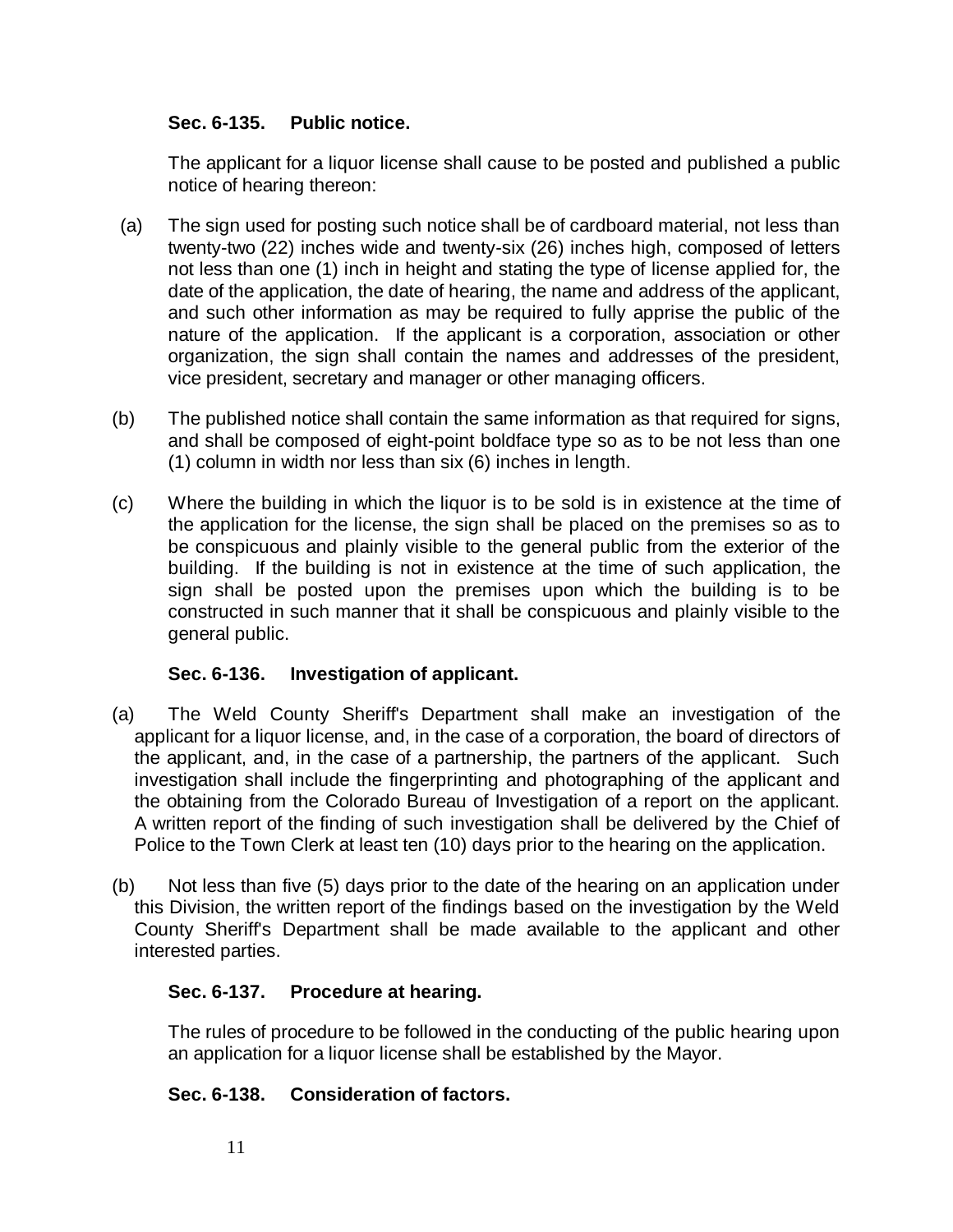Before entering any decision approving or disapproving the application for a liquor license, the Board shall consider the following:

- (a) The facts and evidence of the investigation;
- (b) The reasonable requirements of the neighborhood for the type of license for which application has been made, including reference to the number, type and availability of liquor outlets located in or near the neighborhood under consideration;
- (c) The desires of the adult inhabitants of the neighborhood as evidenced by petitions, remonstrances or otherwise; and
	- (d) Other pertinent facts and evidence affecting the qualification of the applicant.

### **Sec. 6-139. Decision of Board.**

The decision of the Board approving or denying the application for a liquor license shall be in writing stating the reasons and shall be issued within thirty (30) days after the date of the public hearing thereon. A copy of such decision shall be sent by mail to the applicant at the address shown in the application.

## **Sec. 6-140. License fees.**

- (a) The following license fees shall be paid to the Town annually in advance:
- (1) For each retail liquor store license, one hundred fifty dollars (\$150.00). Pursuant to subsection (c) below, one hundred twenty-seven dollars and fifty cents (\$127.50) shall be paid to the Colorado Department of Revenue, and twenty-two dollars and fifty cents (\$22.50) shall be paid to the Town Clerk;
- (2) For each liquor-licensed drugstore, one hundred fifty dollars (\$150.00). Pursuant to subsection (c) below, one hundred twenty-seven dollars and fifty cents (\$127.50) shall be paid to the Colorado Department of Revenue, and twenty-two dollars and fifty cents (\$22.50) shall be paid to the Town Clerk;

(3) Beer and wine licenses.

i. For each beer and wine license, except as provided in subparagraph b below, three hundred twenty-five dollars (\$325.00). Pursuant to subsection (c) below, two hundred seventy-six dollars and twenty-five cents (\$276.25) shall be paid to the Colorado Department of Revenue, and forty-eight dollars and seventy-five cents (\$48.75) shall be paid to the Town Clerk;

ii. For each beer and wine license issued to a resort hotel, three hundred seventy-five dollars (\$375.00). Pursuant to subsection (c) below, three hundred eighteen dollars and seventy-five cents (\$318.75) shall be paid to the Colorado Department of Revenue, and fifty-six dollars and twenty-five cents (\$56.25) shall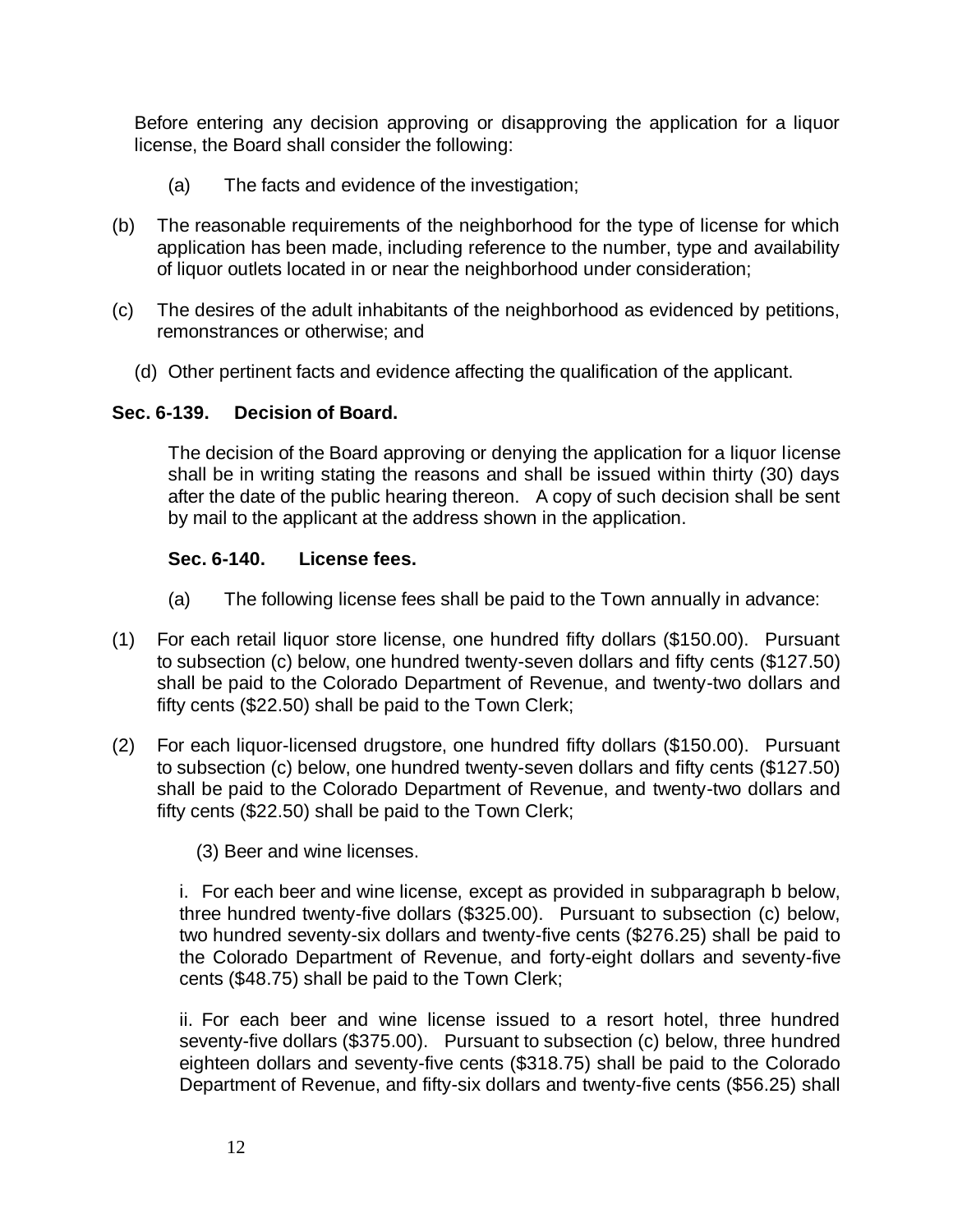be paid to the Town Clerk;

- (4) For each hotel and restaurant license, five hundred dollars (\$500.00). Pursuant to subsection (c) below, four hundred twenty-five dollars (\$425.00) shall be paid to the Colorado Department of Revenue, and seventy-five dollars (\$75.00) shall be paid to the Town Clerk;
- (5) For each tavern license, five hundred dollars (\$500.00). Pursuant to subsection (c) below, four hundred twenty-five dollars (\$425.00) shall be paid to the Colorado Department of Revenue, and seventy-five dollars (\$75.00) shall be paid to the Town Clerk;
- (6) For each optional premises license, five hundred dollars (\$500.00). Pursuant to subsection (c) below, four hundred twenty-five dollars (\$425.00) shall be paid to the Colorado Department of Revenue, and seventy-five dollars (\$75.00) shall be paid to the Town Clerk;
- (7) For each club license, two hundred seventy-five dollars (\$275.00). Pursuant to subsection (c) below, two hundred thirty-three dollars and seventy-five cents (\$233.75) shall be paid to the Colorado Department of Revenue, and forty-one dollars and twenty-five cents (\$41.25) shall be paid to the Town Clerk;
- (8) For each brew pub license, five hundred dollars (\$500.00). Pursuant to subsection (c) below, four hundred twenty-five dollars (\$425.00) shall be paid to the Colorado Department of Revenue, and seventy-five dollars (\$75.00) shall be paid to the Town Clerk;
- (9) For each arts license, two hundred seventy-five dollars (\$275.00). Pursuant to subsection (c) below, two hundred thirty-three dollars and seventy-five cents (\$233.75) shall be paid to the Colorado Department of Revenue, and forty-one dollars and twenty-five cents (\$41.25) shall be paid to the Town Clerk;
- (10) For each racetrack license, five hundred dollars (\$500.00). Pursuant to subsection (c) below, four hundred twenty-five dollars (\$425.00) shall be paid to the Colorado Department of Revenue, and seventy-five dollars (\$75.00) shall be paid to the Town Clerk; and
- (11) For each bed and breakfast permit, twenty-five dollars (\$25.00). Pursuant to subsection (c) below, twenty-one dollars and twenty-five cents (\$21.25) shall be paid to the Colorado Department of Revenue, and three dollars and seventy-five cents (\$3.75) shall be paid to the Town Clerk.
- (b) No rebate shall be paid by the Town of any alcoholic beverage license fee paid for any such license issued by it except upon affirmative action by the local licensing authority rebating a proportionate amount of such license fee.
- (c) Eighty-five percent (85%) of the license fees provided for in this section and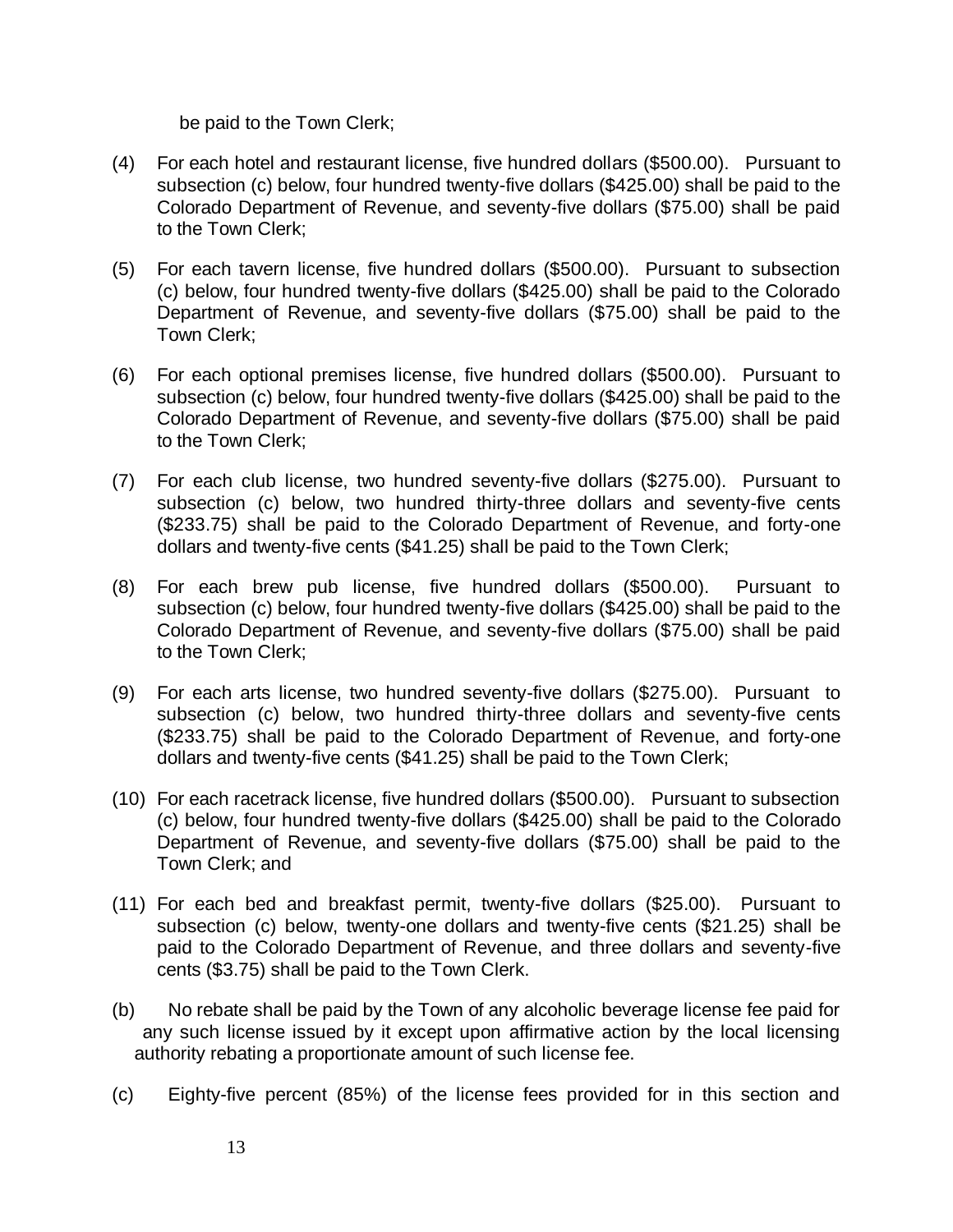collected by the Town Clerk shall be paid to the Colorado Department of Revenue, which shall transmit said fees to the State Treasurer to be credited to the old age pension fund.

- (d) Each application for a license provided for in this section filed with the local licensing authority shall be accompanied by an application fee in the following amounts to cover actual and necessary expenses:
	- (1) For a new license, five hundred dollars (\$500.00);

 (2) For a transfer of location or ownership, five hundred dollars (\$500.00) each;

- (3) For a renewal of license, fifty dollars (\$50.00), except that an expired license renewal fee shall be five hundred dollars (\$500.00); and
- (4) For the registration of a manager who is separate from the licensed person, or for a change in managers, seventy-five dollars (\$75.00).
- (e) The local licensing authority may charge corporate applicants and limited liability companies up to one hundred dollars (\$100.00) for the cost of each fingerprint analysis and background investigation undertaken to qualify new officers, directors, stockholders, members or managers pursuant to the requirements of Section 6-111 of this Article; however, the local licensing authority shall not collect such a fee if the applicant has already undergone a background investigation and paid a fee to the state licensing authority.

## **Sec. 6-141. Business premises prerequisite.**

In the case of buildings not yet in existence, where the Board votes in favor of the issuance of a liquor license, the license shall not be issued until the building in which the business is to be conducted is ready for occupancy, and then only after inspection of the premises has been made to determine the applicant has complied substantially with the architect's drawings and plans and specifications submitted for such license.

### **Sec. 6-142. Distance from schools.**

- (a) No liquor license provided for by this Division shall be issued to or held by any person who will operate any place where liquor is sold or is to be sold by the drink within five hundred (500) feet from any public or parochial school or the principal campus of any college, university or seminary.
	- (b) Subsection (a) does not apply to:
		- (1) The renewal or re-issuance of any license once granted;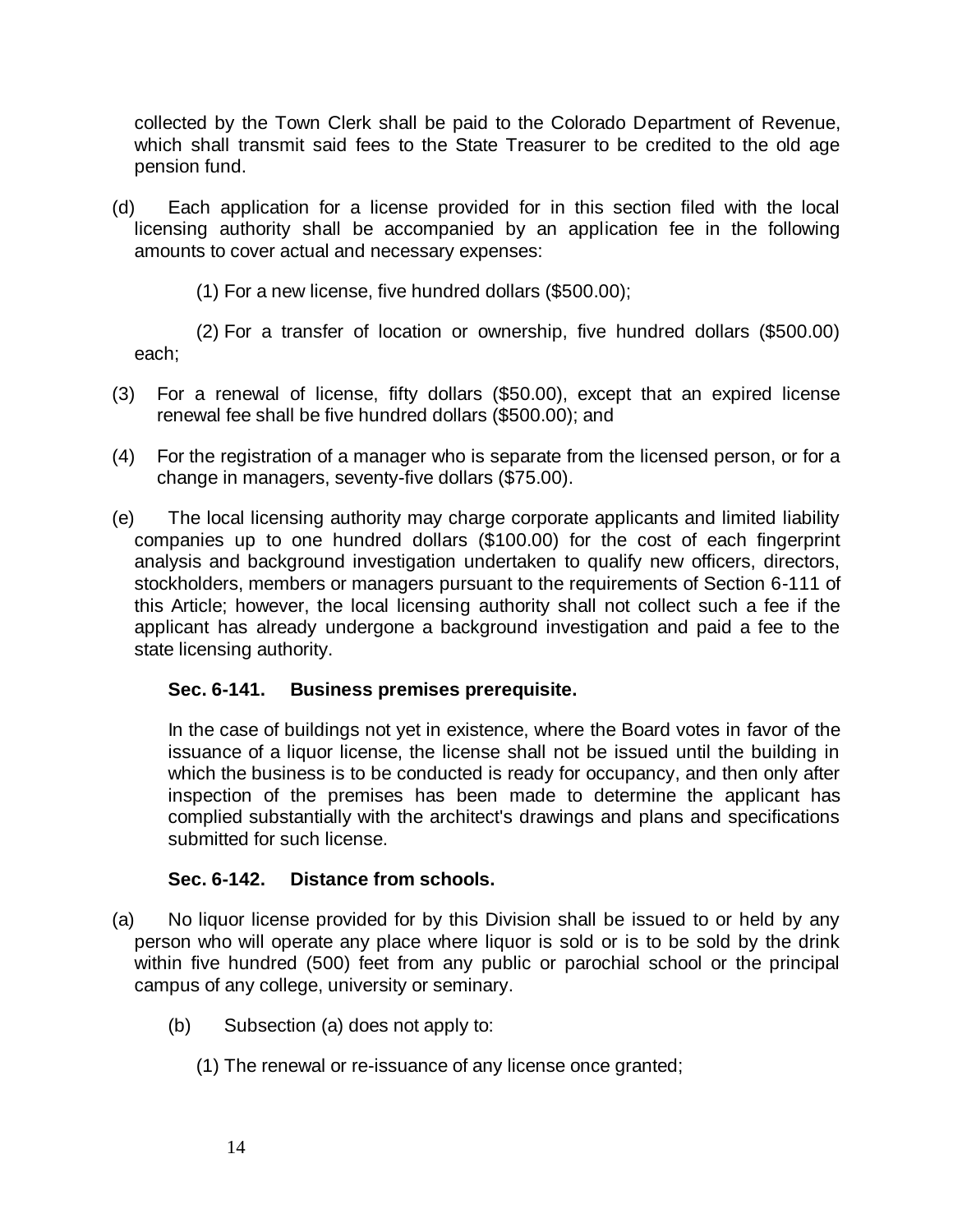- (2) Any licensed premises located or to be located on land owned by a municipality;
- (3) A liquor license in effect and actively doing business before the principal campus was constructed;
- (4) Any club located within the principal campus of any college, university or seminary, which limits its membership to the faculty or staff of such institution; or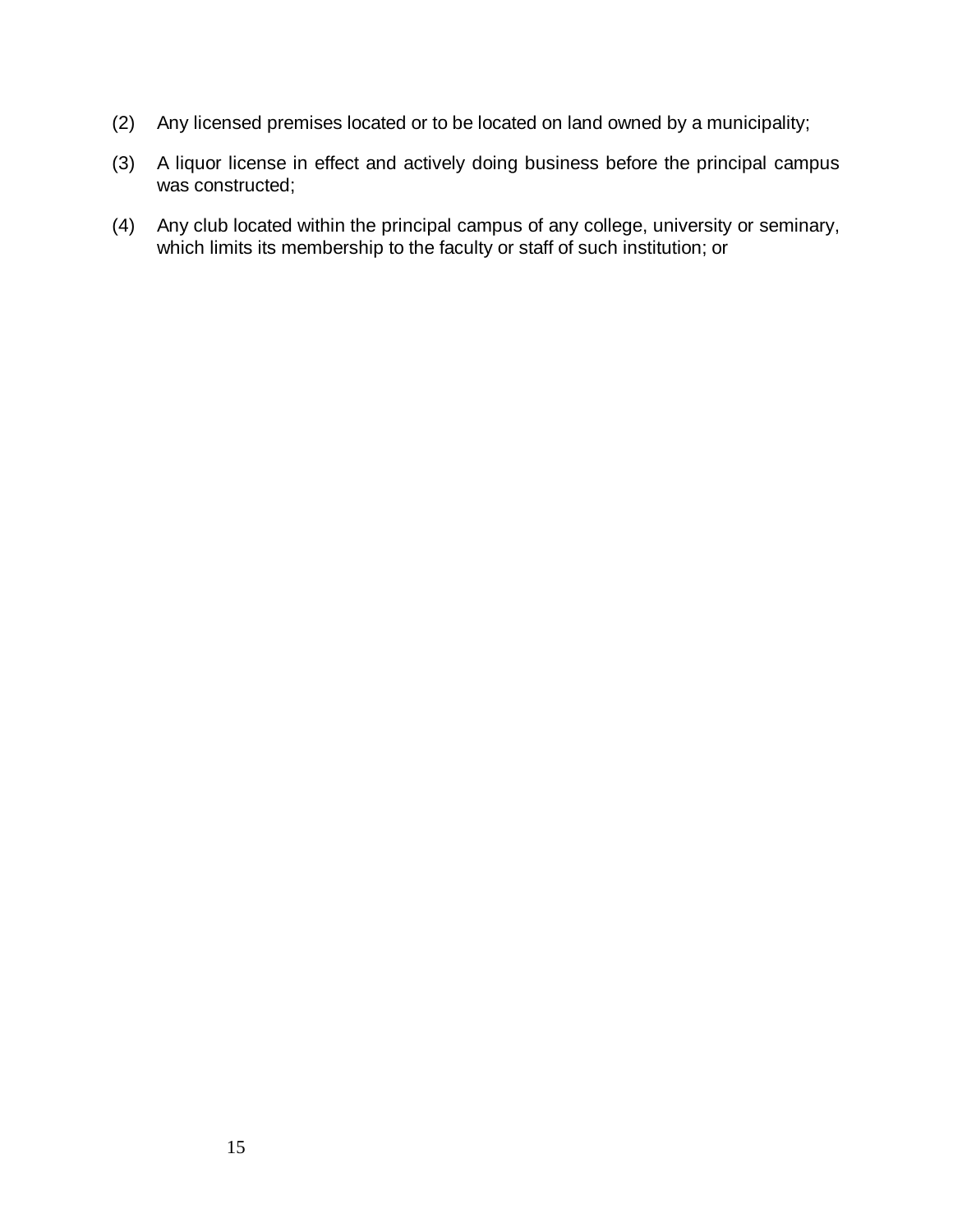### **Sec. 6-143. Transfer.**

No license for alcoholic liquor granted under the provisions of this Division shall be transferable, except that when a license has been issued to a husband and wife, or to general or limited partners, the death of a spouse or partner shall not require the surviving spouse or partner to obtain a new license. All rights and privileges granted under the original license shall continue in full force and effect as to such survivors for the balance of the license period.

### **Sec. 6-144. Change of location.**

All of the procedures outlined in this Division shall be applicable to a change of location of an existing liquor license.

### **Sec. 6-145. Rehearing limitation.**

No application for the issuance of an alcoholic liquor license shall be considered by the Board if an application for a similar type of license has been denied for the same location within the two (2) years immediately preceding the date of such new application.

### **Sec. 6-146. Judicial review.**

Any person applying to the courts for a review of the state or any local licensing authority's decision shall apply for review within thirty (30) days after the date of decision of refusal by a local licensing authority or, in the case of approval by a local licensing authority, within thirty (30) days after the date of decision by the state licensing authority, and shall be required to pay the cost of preparing a transcript of proceedings before the licensing authority when such a transcript is demanded by the person taking the appeal or when such a transcript is furnished by the licensing authority pursuant to court order.

### **Sec. 6-147. Exemptions.**

- (a) The provisions of this Division shall not apply to the sale or distribution of sacramental wines sold and used for religious purposes.
- (b) Any provision of this Article to the contrary notwithstanding, when permitted by federal law and rules and regulations promulgated pursuant thereto, a head of a family may produce for family use and not for sale such amount of malt or vinous liquor as is exempt from the federal excise tax on such liquors when produced by a head of a family for family use and not for sale.
- (1) The production of malt or vinous liquors under the circumstances set forth in this subsection shall be in strict conformity with federal law and rules and regulations issued pursuant thereto.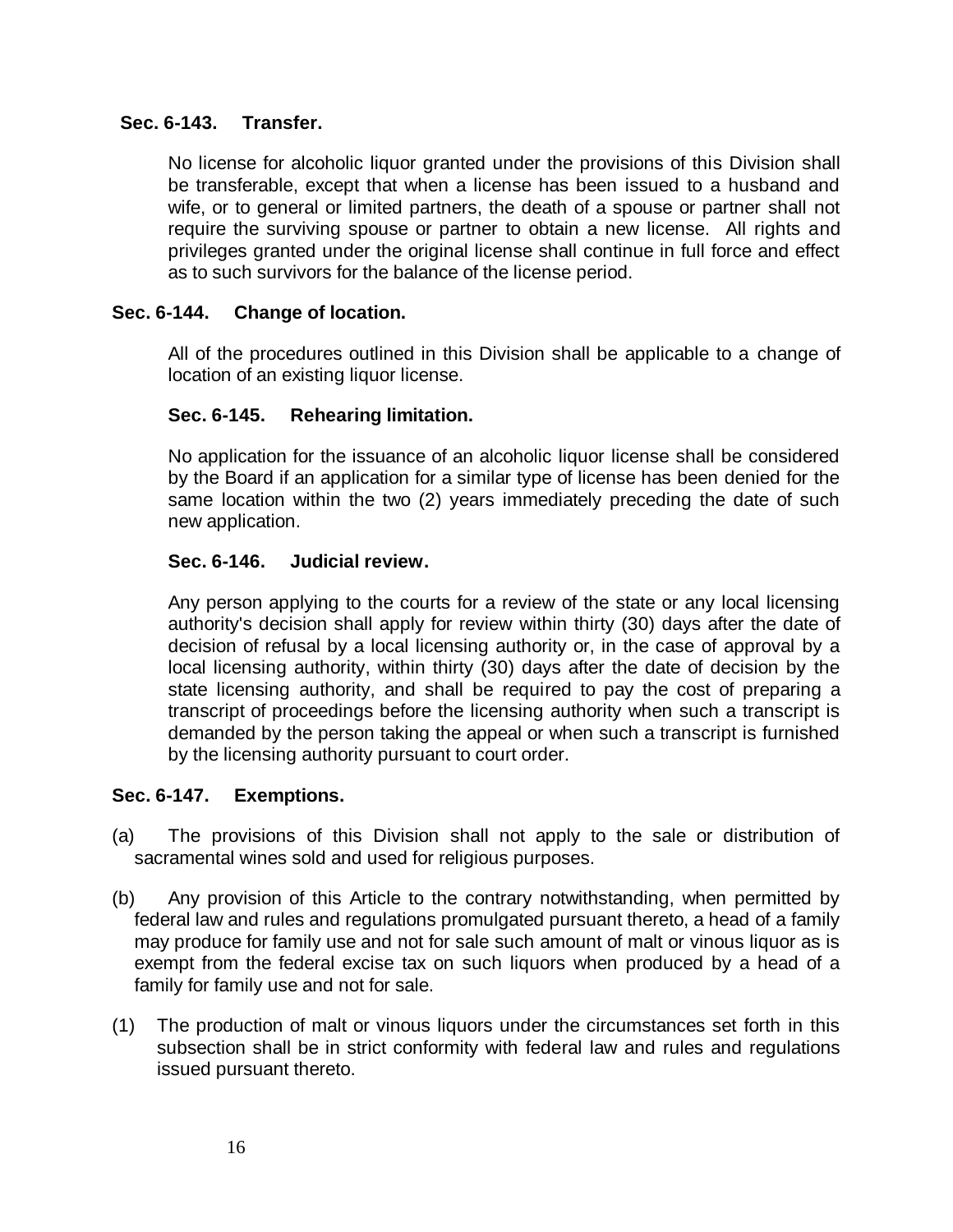(2) Malt or vinous liquors produced pursuant to the provisions of this subsection shall not be required to obtain any license provided by this Division.

### **Division 4 – Regulation of Conduct in Establishments Selling Alcoholic Beverages**

### **Sec. 6-148. Definitions.**

The following words, terms and phrases, when used in Sections 6-149 through 6-158 of this Article, shall have the meanings ascribed to them in this Section, except where the context clearly indicates a different meaning:

- (a) *Adult* means a person lawfully permitted to purchase alcoholic beverages.
- (b) *Alcoholic beverage* means fermented malt beverage or malt, vinous, or spirituous liquors; except that *alcoholic beverage* shall not include confectionery containing alcohol within the limits prescribed by C.R.S. § 25-5-410(1)(i)(II).
- (c) *Bed and breakfast* means an overnight lodging establishment that provides at least one (1) meal per day at no charge other than a charge for overnight lodging and does not sell malt, vinous, or spirituous liquors by the drink.
- (d) *Brew pub* means a retail establishment that manufactures not more than one million eight hundred sixty thousand (1,860,000) gallons of malt liquor on its premises each year.
- (e) *Brewery* means any establishment where malt liquors are manufactured, except brew pubs licensed under this Article.
	- (f) *Club* means:
		- (1) A corporation that:
			- i. Has been incorporated for not less than three (3) years;
- ii. Has a membership that has paid dues for a period of at least three (3) years; and
- iii. Has a membership that for three (3) years has been the owner, lessee or occupant of an establishment operated solely for objects of a national, social, fraternal, patriotic, political or athletic nature, but not for pecuniary gain, and the property as well as the advantages of which belong to the members;
- (2) A corporation that is a regularly chartered branch or lodge, or Article of a national organization that is operated solely for the objects of a patriotic or fraternal organization or society, but not for pecuniary gain.
	- (g) *Distillery* means any establishment where spirituous liquors are manufactured.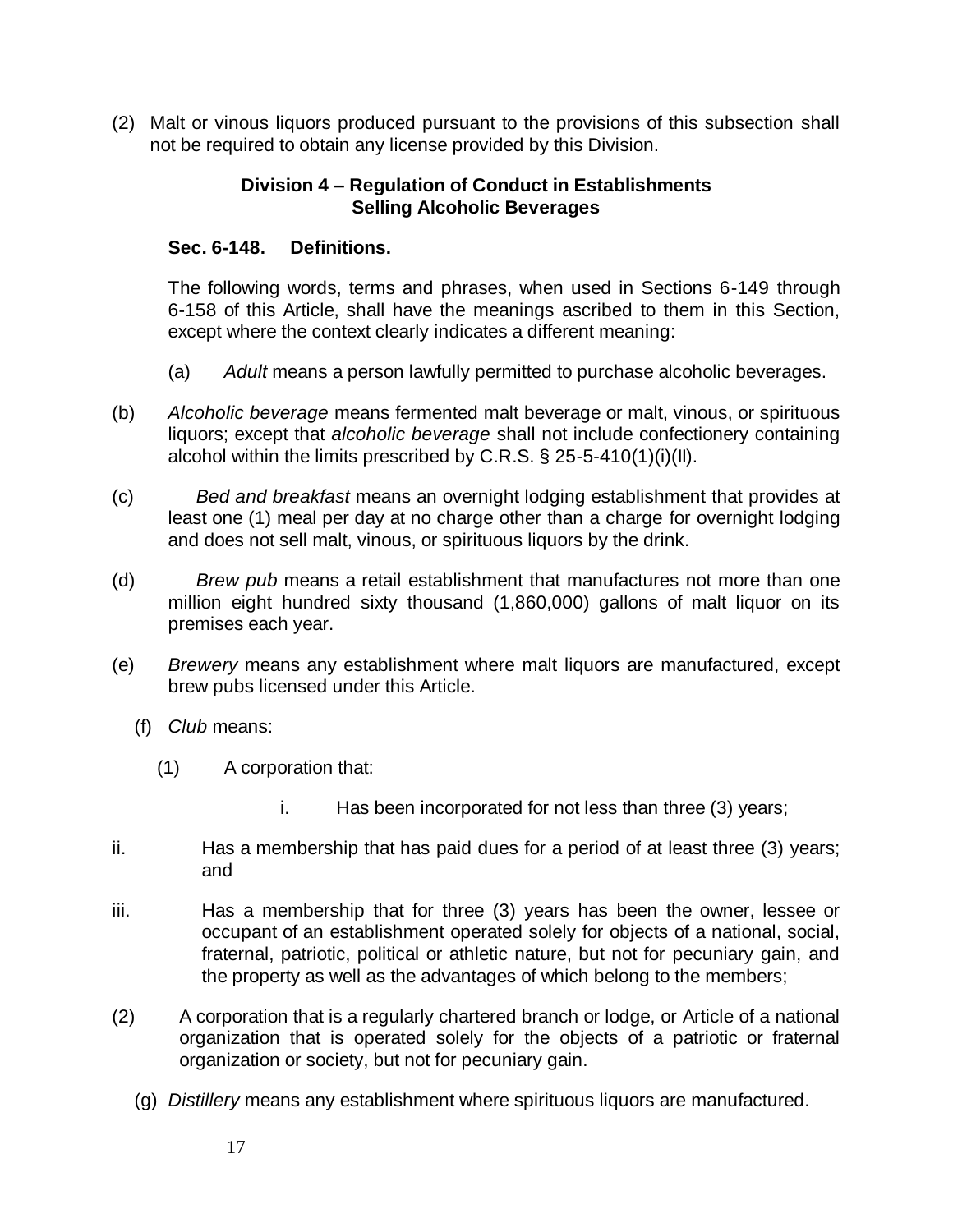- (h) *Fermented malt beverage* or *3.2 beer* means any beverage obtained by the fermentation of any infusion or decoction of barley, malt, hops or any similar product or any combination thereof in water containing not less than one-half of one percent (0.5%) alcohol by volume and not more than three and two-tenths percent (3.2%) alcohol by weight or four percent (4%) alcohol by volume; except that *fermented malt beverage* shall not include confectionery containing alcohol within the limits prescribed by C.R.S. § 25-5-410(1)(i)(II).
- (i) *Fine* means a form of discipline imposed pursuant to this Article in lieu of a suspension. Any fine shall be the equivalent of twenty percent (20%) of the retail licensee's estimated gross revenues from sales of alcoholic beverages during the period of the proposed suspension, except that the fine shall be not less than two hundred dollars (\$200.00) nor more than five thousand dollars (\$5,000.00).
- (j) *Good cause*, for the purpose of refusing or denying a license renewal or initial license issuance, means:
- (1) The licensee or applicant has violated, does not meet or has failed to comply with any of the terms, conditions or provisions of this Article or any rules and regulations promulgated pursuant to this Article;
- (2) The licensee or applicant has failed to comply with any special terms or conditions that were placed on its license in prior disciplinary proceedings or arose in the context of potential disciplinary proceedings;
- (3) In the case of a new license, the applicant has not established the reasonable requirements of the neighborhood or the desires of its adult inhabitants as provided in C.R.S. § 12-47-301(2); or
- (4) Evidence that the licensed premises have been operated in a manner that adversely affects the public health, welfare or safety of the immediate neighborhood in which the establishment is located, which evidence must include a continuing pattern of fights, violent activity or disorderly conduct. For purposes of this paragraph, *disorderly conduct* is defined in C.R.S. § 18-9-106.
- (k) *Hard cider* means an alcoholic beverage containing at least one-half of one percent (0.5%) and less than seven percent (7%) alcohol by volume that is made by fermentation of the natural juice of apples or pears, including but not limited to flavored hard cider and hard cider containing not more than 0.392 gram of carbon dioxide per hundred milliliters. For the purpose of simplicity of administration of this Article, *hard cider* shall in all respects be treated as vinous liquor except where expressly provided otherwise.
- (l) *Hotel* means any establishment with sleeping rooms for the accommodation of guests and having restaurant facilities.
- (m) *Inhabitant* means an individual who resides in a given neighborhood or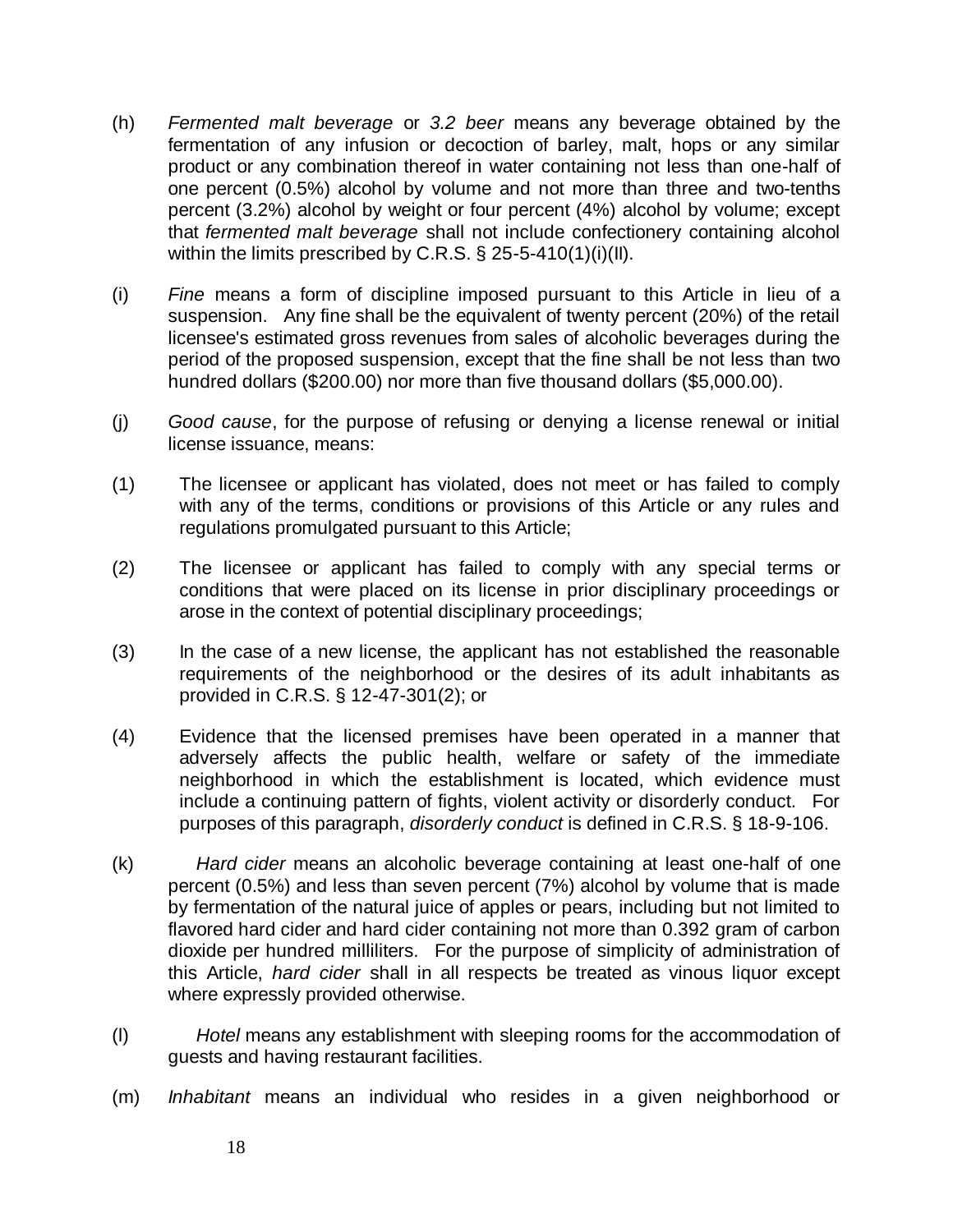community for more than six (6) months each year.

 (n) *Lewd or indecent displays* means performing acts of or acts which simulate:

(1) Sexual intercourse, masturbation, sodomy, bestiality, oral copulation, flagellation or any sexual acts which are prohibited by law;

 (2) The touching, caressing or fondling of the breast, buttocks, anus or genitals;

- (3) The displaying of the pubic hair, anus, vulva or genitals; and
- (4) The displaying of the post-pubertal human female breast below a point immediately above the top of the areola, or the displaying of the post-pubertal human female breast where the nipple only or the nipple and the areola only are covered.
- (o) *License* means a grant to a licensee to manufacture or sell fermented malt beverages or malt, vinous or spirituous liquors as provided by this Article.
- (p) *Licensed premises* means the premises specified in an application for a license under this Article which are owned or in possession of the licensee and within which such licensee is authorized to sell, dispense or serve fermented malt beverages or malt, vinous or spirituous liquors in accordance with the provisions of this Article.
	- (q) *Licensee* means a person holding a license issued pursuant to this Article.
- (r) *Limited winery* means any establishment manufacturing not more than one hundred thousand (100,000) gallons, or the metric equivalent thereof, of vinous liquors annually which uses not less than seventy-five percent (75%) Colorado-grown products in the manufacture of such vinous liquors.
	- (s) *Liquor license* shall include the following classes of licenses:
		- (1) Retail liquor store license;
		- (2) Liquor licensed drugstore;
		- (3) Beer and wine license;
		- (4) Hotel and restaurant license;
		- (5) Club license;
		- (6) Tavern or gaming tavern license;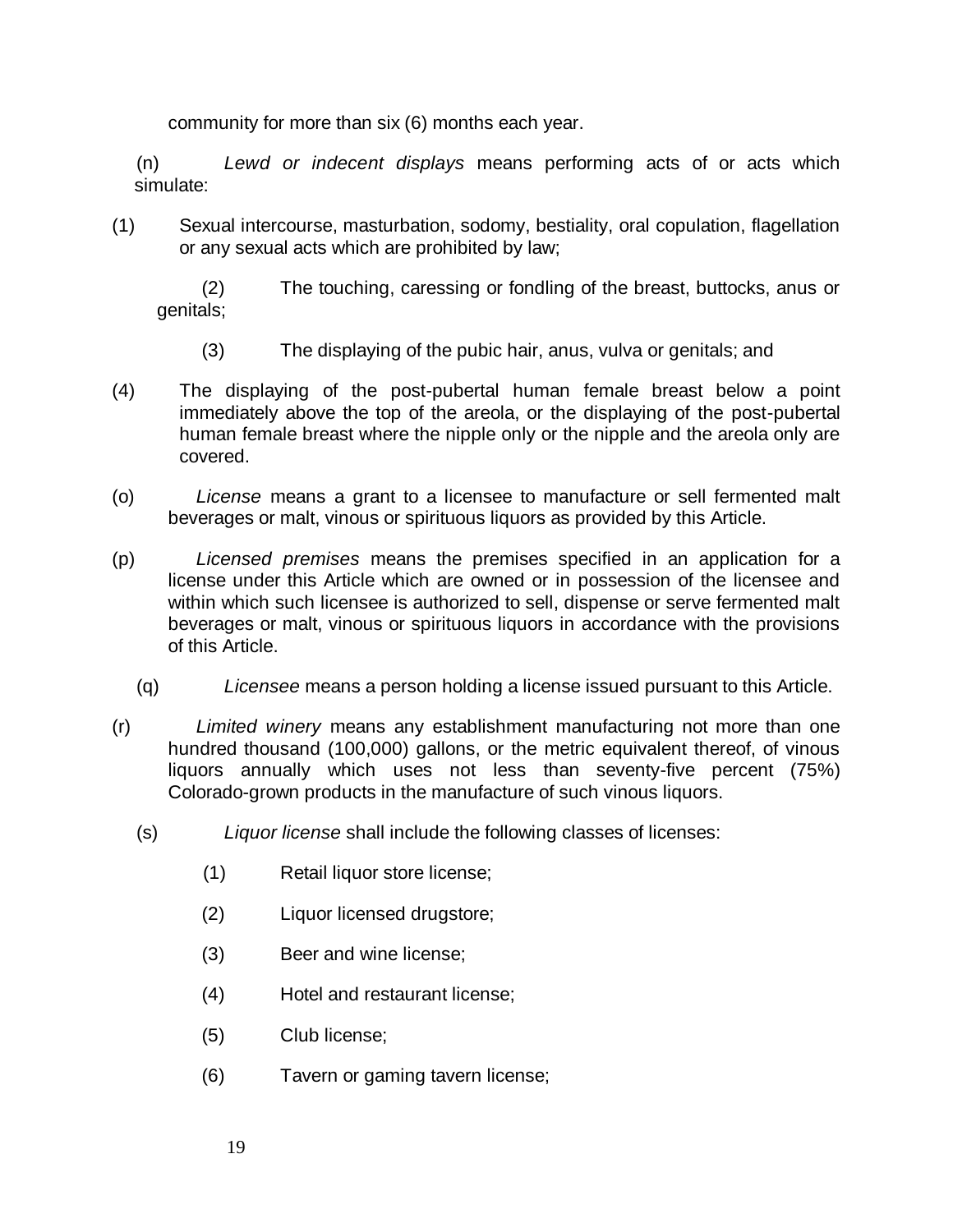- (7) Optional premises license;
- (8) Brew pub license;
- (9) Arts license; and
- (10) Racetrack license.
- (t) *Liquor-licensed drugstore* means any drugstore licensed by the state board of pharmacy that has also applied for and has been granted a license by the state licensing authority to sell malt, vinous and spirituous liquors in original sealed containers for consumption off the premises.
- (u) *Local licensing authority* means, for purposes of this Article, the Town's Special Licensing Authority.
- (v) *Location* means a particular parcel of land that may be identified by an address or by other descriptive means.
- (w) *Malt liquors* includes beer and shall be construed to mean any beverage obtained by the alcoholic fermentation of any infusion or decoction of barley, malt, hops or any other similar product, or any combination thereof, in water containing more than three and two-tenths percent (3.2%) of alcohol by weight or four percent (4%) alcohol by volume.
- (x) *Meal* means a quantity of food of such nature as is ordinarily consumed by an individual at regular intervals for the purpose of sustenance.
- (y) *Medicinal spirituous liquors* means any alcoholic beverage, excepting beer and wine, that has been aged in wood for four (4) years and bonded by the United States government and is at least one hundred (100) proof.
- (z) *Nudity* means uncovered, or less than opaquely covered, post-pubertal human genitals, pubic areas, the post-pubertal human female breast below a point immediately above the top of the areola, or the covered human male genitals in a discernibly turgid state. For purposes of this definition, a female breast is considered uncovered if the nipple only or the nipple and the areola only are covered.
	- (aa) *Optional premises* means:
- (1) Premises specified in an application for a hotel and restaurant license under C.R.S. § 12-47-103, with related outdoor sports and recreational facilities for the convenience of its guests or the general public located on or adjacent to the hotel or restaurant which is licensed to serve alcoholic beverages in accordance with the provisions of this Article and at the discretion of the state and local licensing authorities; and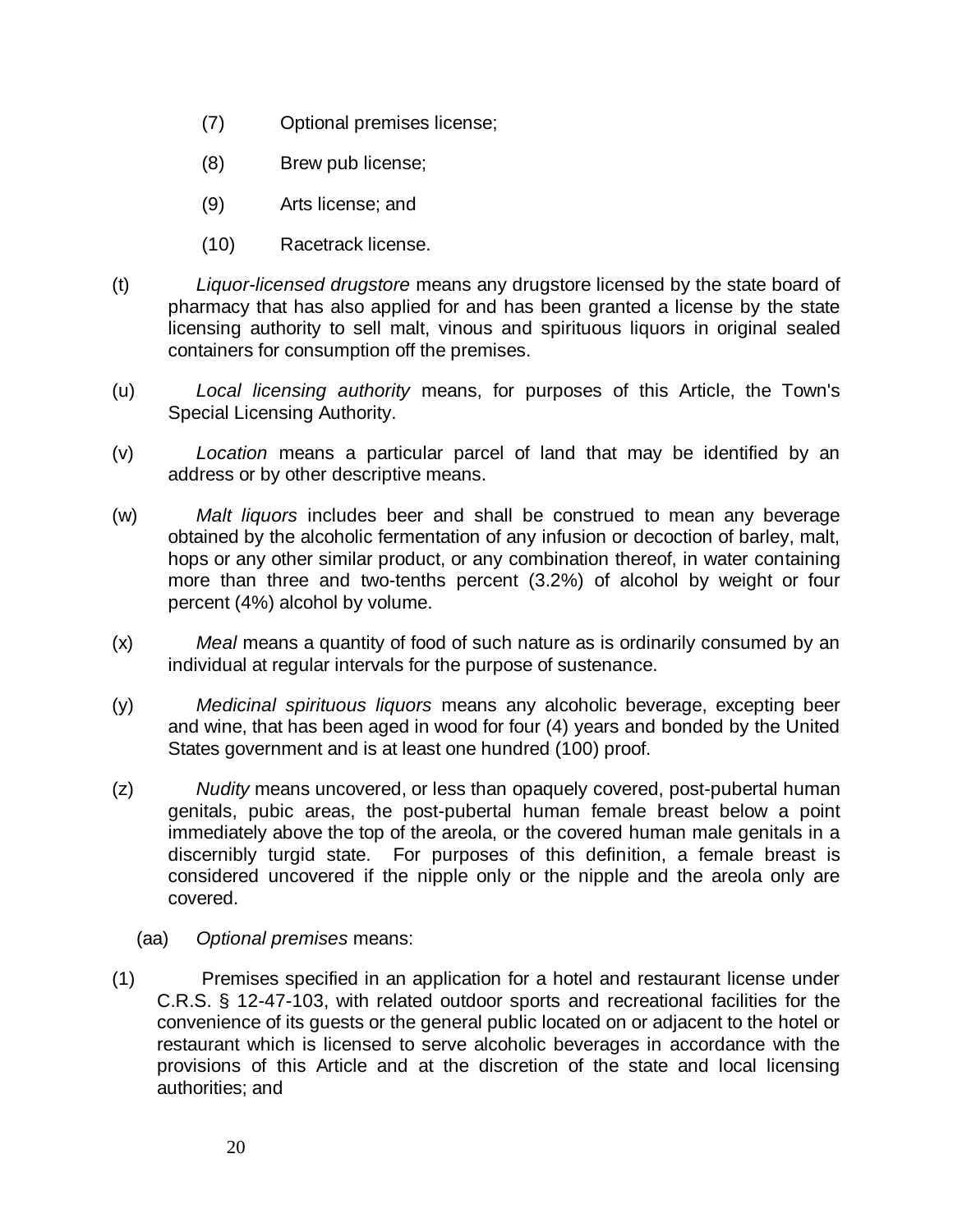- (2) The premises specified in an application for an optional premises license located on an applicant's outdoor sports and recreational facility. For purposes of this paragraph, *outdoor sports and recreational facility* means a facility that charges a fee for the use of such facility.
- (bb) *Person* means a natural person, partnership, association, company, corporation or organization or a manager, agent, servant, officer or employee thereof.
- (cc) *Premises* means a distinct and definite location, which may include a building, a part of a building, a room or any other definite contiguous area.
- (dd) *Racetrack* means any premises where races meet or simulcast races with pari-mutuel wagering are held in accordance with the provisions of C.R.S. § 12-60-102.
- (ee) *Rectify* means to blend spirituous liquor with neutral spirits or other spirituous liquors of different age.
- (ff) *Rectifying plant* means any establishment where spirituous liquors are blended with neutral spirits or other spirituous liquors of different age.
- (gg) *Resort complex* means a hotel with related sports and recreational facilities for the convenience of its guests or the general public located contiguous or adjacent to the hotel.
- (hh) *Resort hotel* means a hotel with well-defined occupancy seasons.
- (ii) *Restaurant* means an establishment which is not a hotel provided with special space, sanitary kitchen and dining room equipment, and persons to prepare, cook and serve meals, where, in consideration of payment, meals, drinks, tobaccos and candies are furnished to guests and in which nothing is sold excepting food, drinks, tobaccos, candies and items of souvenir merchandise depicting the theme of the restaurant or the geographical or historic subjects of the nearby area. Any establishment connected with any business wherein any business is conducted, excepting hotel business, limited gaming conducted pursuant to C.R.S. § 12-47.1-101 through 12-47.1-302, or the sale of food, drinks, tobaccos, candies or such items of souvenir merchandise, is declared not to be a restaurant. Nothing in this subsection shall be construed to prohibit the use in a restaurant of orchestras, singers, floor shows, coin-operated music machines, amusement devices that pay nothing of value and cannot by adjustment be made to pay anything of value, or other forms of entertainment commonly provided in restaurants.
- (jj) *Retail liquor store* means an establishment engaged only in the sale of malt, vinous and spirituous liquors and soft drinks and mixers, all in sealed containers for consumption off the premises; tobaccos, tobacco products, smokers' supplies and nonfood items related to the consumption of such beverages; and liquor-filled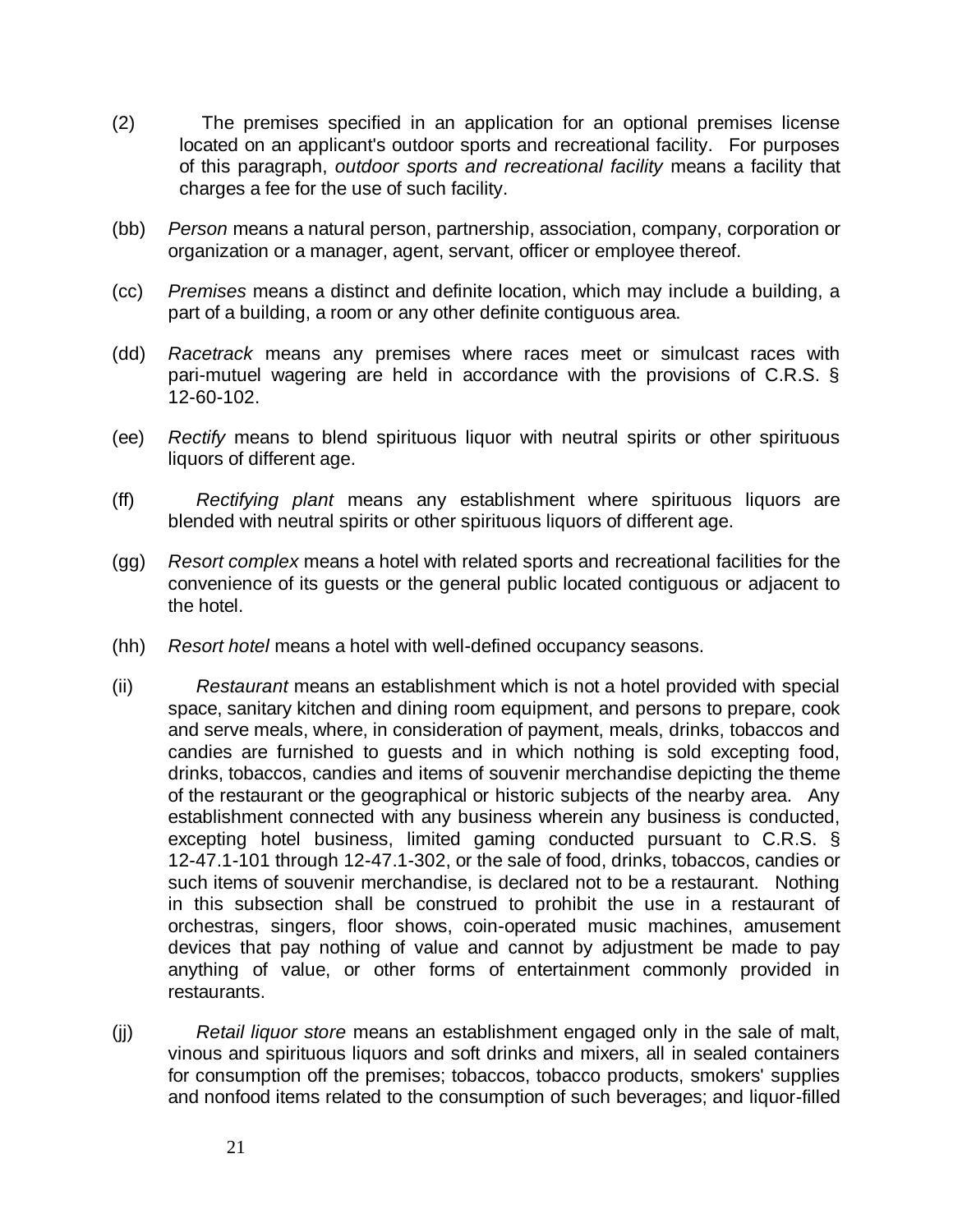candy and food items approved by the state licensing authority, which are prepackaged, labeled and directly related to the consumption of such beverages and are sold solely for the purpose of cocktail garnish in containers up to sixteen (16) ounces. Nothing in this Subsection shall be construed to authorize the sale of food items that could constitute a snack, meal or portion of a meal.

- (kk) *School* means a public, parochial or nonpublic school that provides a basic academic education in compliance with school attendance laws for students in grades one (1) to twelve (12). *Basic academic education* has the same meaning as set forth in C.R.S. § 22-33-104(2)(b).
- (ll) *Sealed containers* means any container or receptacle used for holding an alcoholic beverage, which container or receptacle is corked or sealed with any stub, stopper or cap.
- (mm) *Sell* or *sale* means any of the following: to exchange, barter or traffic in; to solicit or receive an order for, except through a licensee licensed under C.R.S. Article 46 or 48 of Title 12; to keep or expose for sale; to serve with meals; to deliver for value or in any way other than gratuitously; to peddle or possess with intent to sell; to possess or transport in contravention of this Article; or to traffic in for any consideration promised or obtained, directly or indirectly.
- (nn) *Sell at wholesale* means selling to any other than the intended consumer of fermented malt beverages or malt, vinous or spirituous liquors. *Sell at wholesale* shall not be construed to prevent a brewer or wholesale beer dealer from selling fermented malt beverages or malt, vinous or spirituous liquors to the intended consumer thereof or to prevent a licensed manufacturer or importer from selling such beverages to a licensed wholesaler.
- (oo) *Spirituous liquors* means any alcoholic beverage obtained by distillation, mixed with water and other substances in solution, and includes among other things brandy, rum, whiskey, gin and every liquid or solid, patented or not, containing at least one-half of one percent (0.5%) alcohol by volume and which is fit for use for beverage purposes. Any liquid or solid containing beer or wine in combination with any other liquor, shall not be construed to be fermented malt or malt or vinous liquor but shall be construed to be spirituous liquor.
- (pp) *State licensing authority* means the executive director of the Department of Revenue or the deputy director of the Department of Revenue if the executive director so designates.
- (qq) *Tavern* means an establishment serving malt, vinous and spirituous liquors in which the principal business is the sale of such beverages at retail for consumption on the premises and where sandwiches and light snacks are available for consumption on the premises.
- (rr) *Vinous liquors* means wine and fortified wines that contain not less than one-half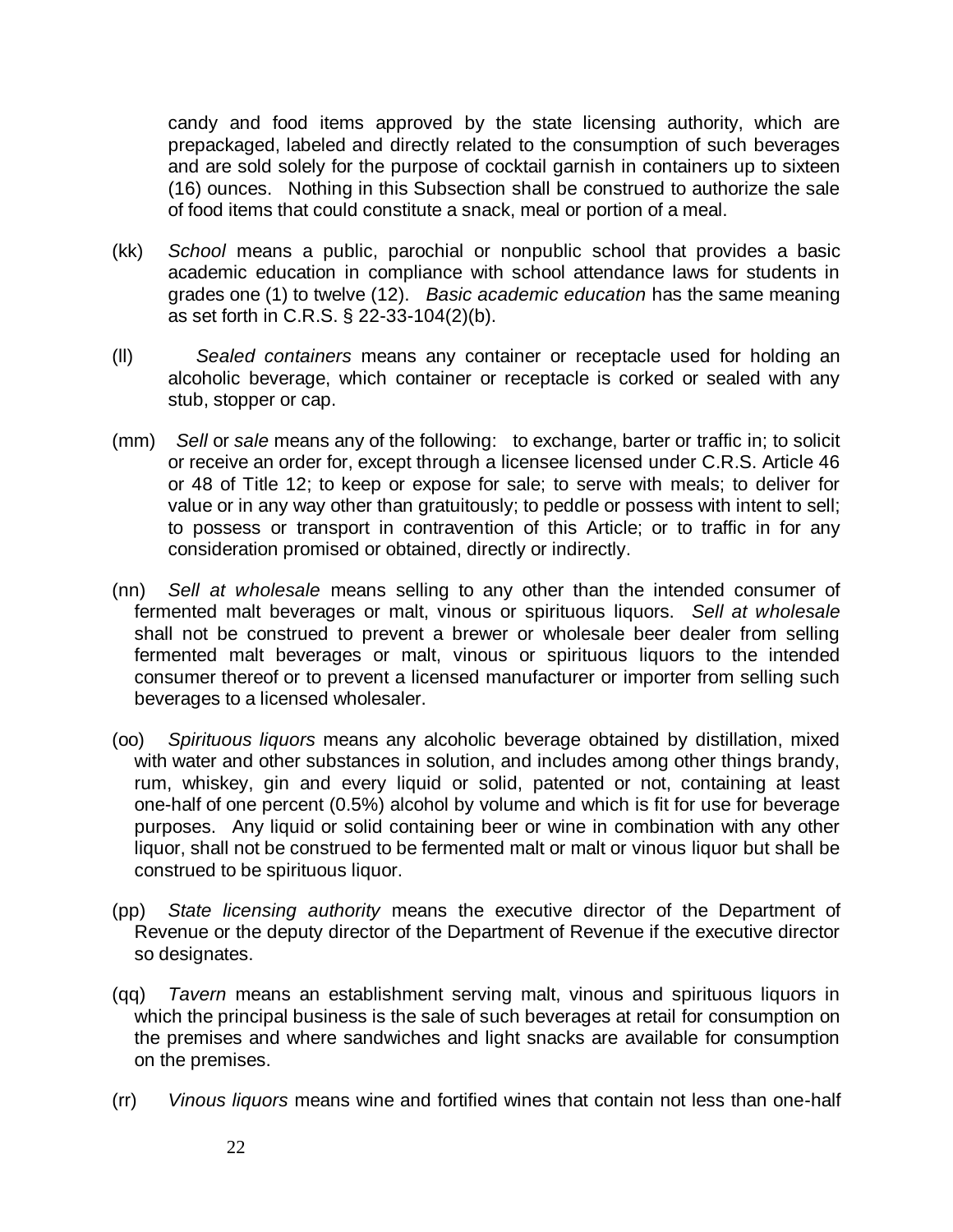of one percent (0.5%) and not more than twenty-one percent (21%) alcohol by volume and shall be construed to mean an alcoholic beverage obtained by the fermentation of the natural sugar contents of fruits or other agricultural products containing sugar.

(ss) *Winery* means any establishment where vinous liquors are manufactured.

### **Sec. 6-149. Penalty for violation.**

 (a) Any licensee who violates the terms of this Article may be subject to suspension or revocation of his or her liquor license pursuant to C.R.S. § 12-47-601.

- (b) Whenever a decision of the licensing authority suspending a license for fourteen (14) or fewer days becomes final, whether by failure of the licensee to appeal the decision or by exhaustion of all appeals and judicial review, the licensee may, before the operative date of the suspension or such earlier date as the licensing authority may designate in its decision, petition for permission to pay a fine in lieu of having the license suspended for all or part of the suspension period. The licensing authority may, in its sole discretion, stay the proposed suspension in part or in whole and grant the petition if it finds, after any investigation that it deems desirable, that:
- (1) The public welfare and morals would not be impaired by permitting the licensee to operate during the period set for suspension and that the payment of the fine will achieve the desired disciplinary purpose;
- (2) The books and records of the licensee are kept in such a manner that the loss of sales during the proposed suspension can be determined with reasonable accuracy there from; and
- (3) The licensee has not had its license suspended or revoked nor had any suspension stayed by payment of a fine during the two (2) years immediately preceding the date of the motion or complaint which has resulted in a final decision to suspend the license.
- (c) Payment of any fine shall be in the form of cash, a certified check or a cashier's check payable to the licensing authority. Such fine shall be paid into the general fund of the Town.
- (d) The licensing authority may grant such conditional or temporary stays as are necessary for it to complete its investigations, to make its findings as specified in subsection (b) of this Section, and to grant a permanent stay of the entire or part of the suspension. If no permanent stay is granted, the suspension shall go into effect on the operative date finally set by the licensing authority.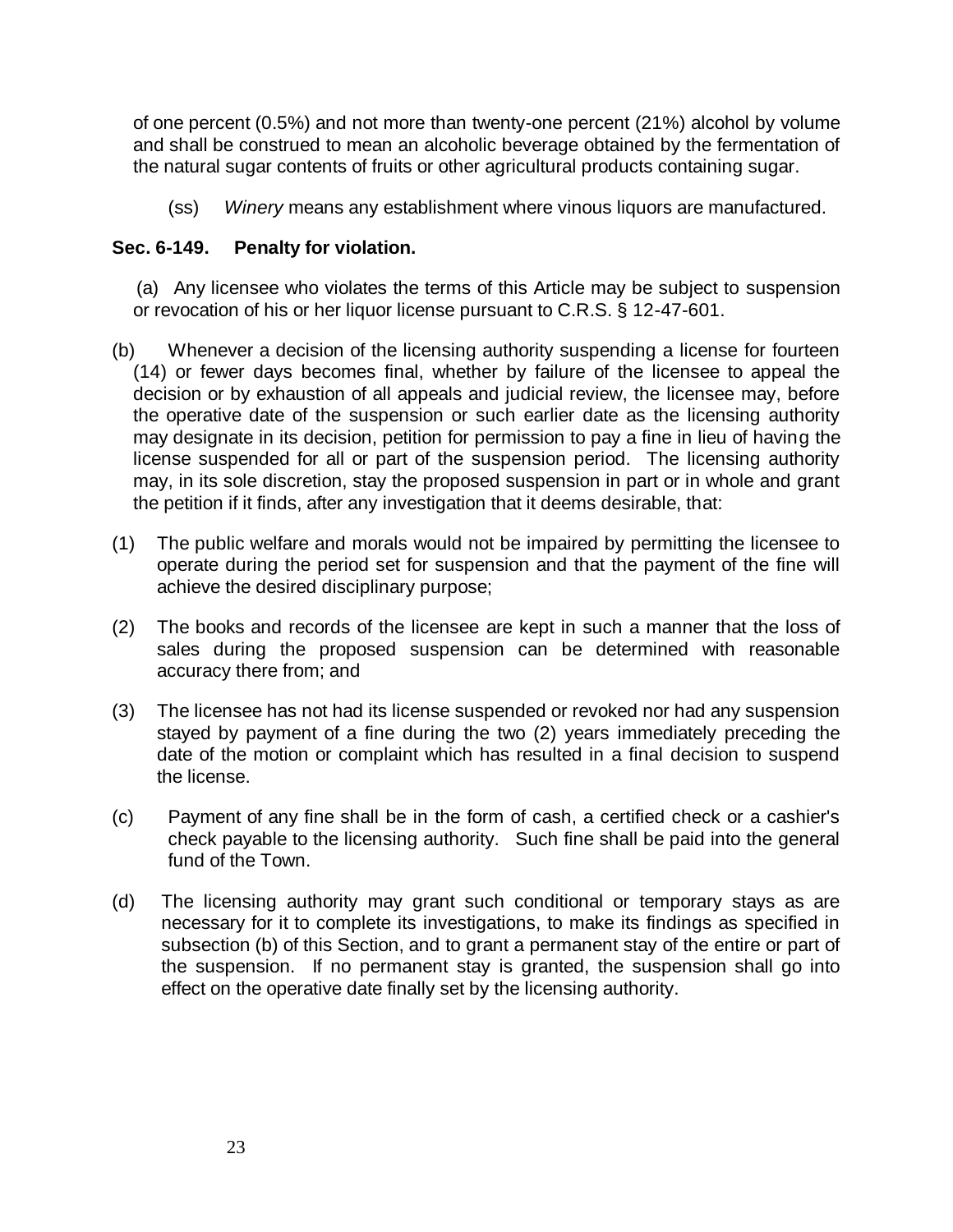#### **Sec. 6-150. Use of gambling equipment.**

No licensee shall install, maintain or operate, or permit the installation, maintenance or operation of, within or upon the licensed premises, any gambling table, establishment, device, machine, apparatus or other thing contrary to this Article or to the laws of this State or which is kept or used for the purpose of gambling either directly or indirectly. This Article shall not be construed to prohibit the use of bona fide amusement devices which do not and cannot be adjusted to pay anything of value, and which may not be used for gambling, directly or indirectly, and for the scoring, achievement, use or operation of which no prize, reward or thing of value is offered or paid by any person.

### **Sec. 6-151. Conduct on premises.**

- (a) Each licensee shall conduct his or her establishment in a decent, orderly and respectable manner, and shall not permit within or upon the licensed premises the loitering of habitual drunkards or intoxicated persons, lewd or indecent displays, profanity, rowdiness, undue noise or other disturbance or activity offensive to the senses of the average citizen, or to the residents or the neighborhood in which the establishment is located.
- (b) Any licensee shall immediately report to the Police Department of the Town any unlawful or disorderly act, conduct or disturbance committed on the premises.
- (c) Each licensee shall post and keep at all times visible to the public in a conspicuous place on the premises, signs to be furnished by the Town Clerk's office, which signs shall be in the following forms:
- (1) "Warning! Hudson police must be notified of all disturbances in this establishment and on the grounds which are part of this establishment."
- (2) "Warning! A mandatory fine of nine hundred ninety-nine dollars (\$999.00) and imprisonment of up to one (1) year may be levied on any person convicted of carrying or possessing any dangerous or deadly weapon, including firearms or knives with over three-and-one-half-inch blades, into or onto any public property, any organized public gathering, or any establishment licensed for the sale of alcoholic or fermented malt beverages.
- (d) Prosecution or conviction under this Section shall not prohibit prosecution or conviction under any other applicable law or ordinance, and the penalties provided shall be accumulative and in addition to all other penalties incurred under such other applicable law or ordinance enacted by the Town.
- (e) It shall not be a defense that the licensee was not personally present on the premises at the time any unlawful or disorderly act, conduct or disturbance took place; provided, however, that an agent, servant or employee of the licensee shall not be responsible hereunder when absent from the premises while not on duty.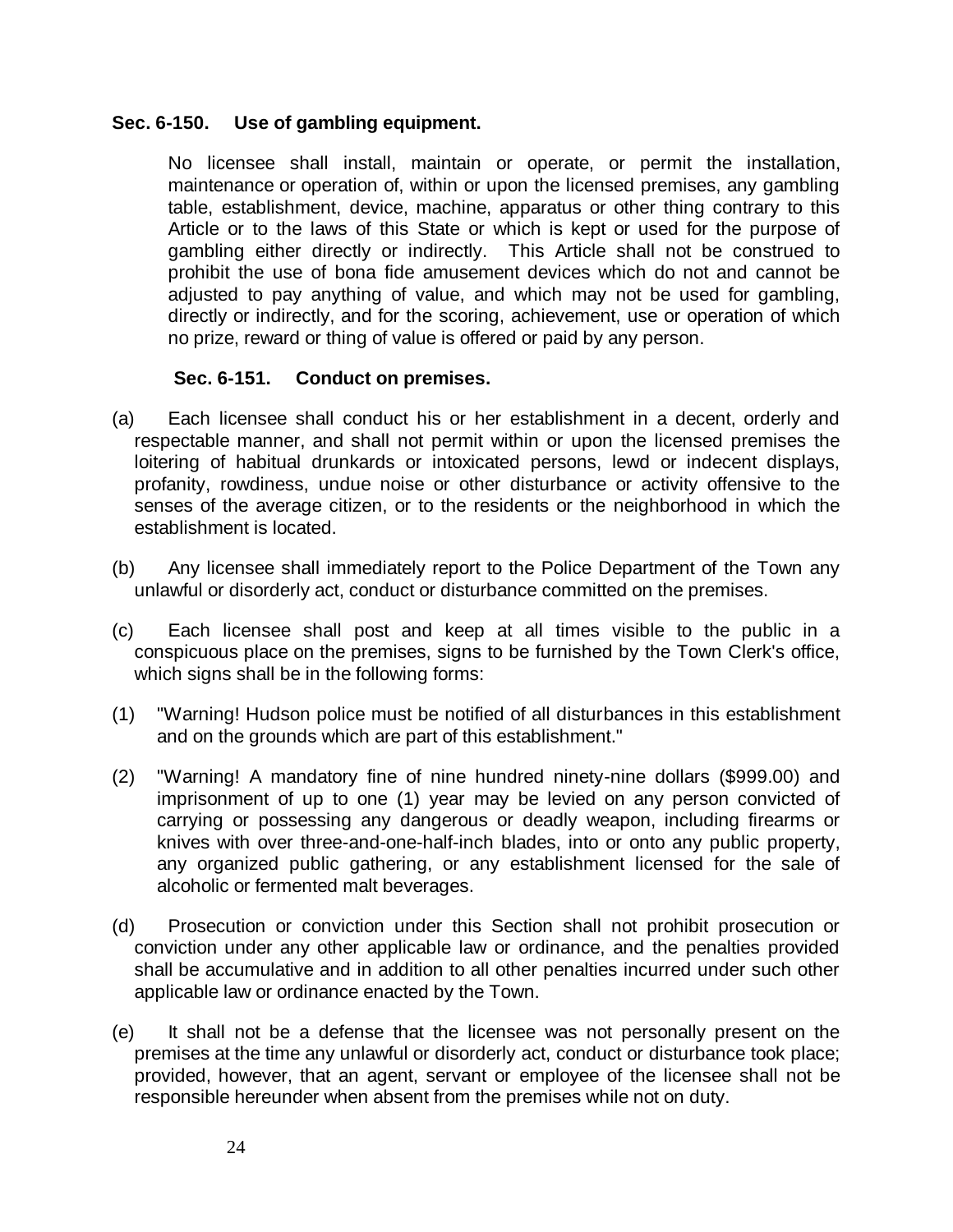(f) Any person who violates any provision of this section, upon conviction thereof, shall be fined not more than nine hundred ninety-nine dollars (\$999.00) and/or shall be imprisoned for not more than one (1) year.

### **Sec. 6-152. When consumption on premises prohibited.**

No licensee shall permit the consumption of malt, vinous or spirituous beverages of 3.2 percent beer on the licensed premises at any time when the sale of such beverages is prohibited by law.

### **Sec. 6-153. Soliciting drinks.**

No licensee, manager or agent shall employ or permit upon any liquor licensed on-sale premises, any employee, waiter, waitress, entertainer, host or hostess to mingle with patrons and personally beg, procure or solicit the purchase or sale of drinks or beverages for the use of the one begging, procuring or soliciting or for the use of any other employee.

#### **Sec. 6-154. Loitering.**

No licensee, manager or agent shall permit upon any premises licensed under this Article for on-premises consumption any person to loiter in or about the premises for the purpose of begging and soliciting any patron or customer of, or visitor in, such premises to purchase any drinks or beverages of any type or nature whatsoever, for the one soliciting or begging.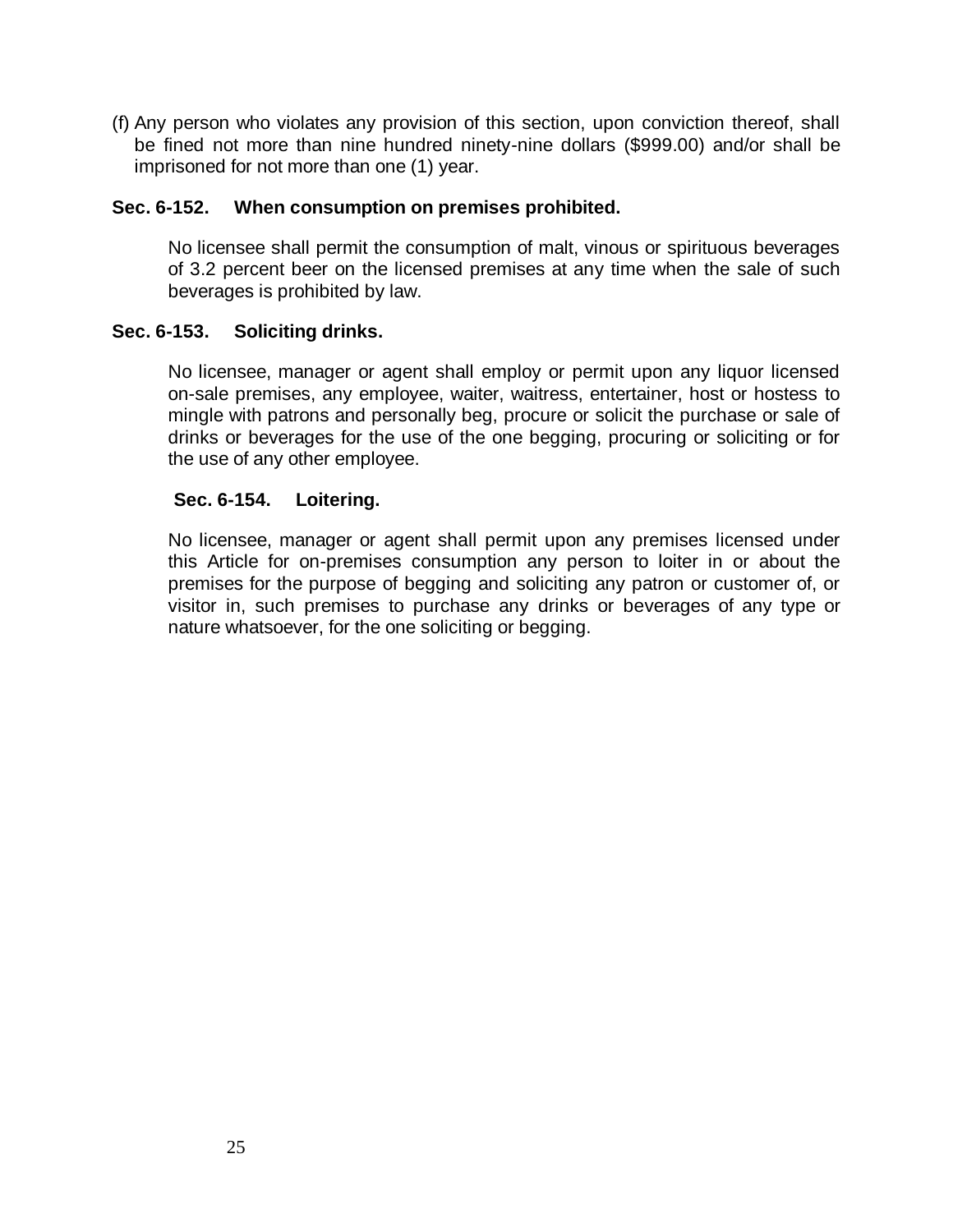### **Sec. 6-155. Nudity on premises.**

No licensee for retail sale by the drink of spirituous, vinous or malt beverages of 3.2 percent beer shall permit any person to appear in a state of nudity within or upon the premises.

#### **Sec. 6-156. Indecent displays.**

No licensee for retail sale by the drink of spirituous, vinous or malt beverages or 3.2 percent beer shall permit any lewd or indecent display by any person within or upon the premises.

### **Sec. 6-157. Showing of films, etc., depicting acts prohibited.**

No licensee for retail sale by the drink of spirituous, vinous or malt beverages of 3.2 percent beer shall permit the showing of films, still pictures, electronic reproduction or other visual reproductions depicting any act or live performance prohibited by Sections 6-149 through 6-158 of this Article.

#### *Division 6 – Special Events Permit*

#### **Sec. 6-159. Special events permit authorized.**

The Town shall be authorized to issue special events permits in accordance with C.R.S. § 12-48-101.

#### **Sec. 160. Fee.**

In addition to the fees paid to the Department of Revenue, an application for a special events permit shall be accompanied by a fee paid to the Town in the amount of twenty-five dollars (\$25.00), to defray the expenses for any necessary investigation and for the issuance of the permit.

Section 2.Safety Clause. The Town Board of Trustees hereby finds, determines, and declares that this ordinance is promulgated under the general police power of the Town of Hudson, that it is promulgated for the health, safety, and welfare of the public, and that this ordinance is necessary for the preservation of health and safety and for the protection of public convenience and welfare. The Board of Trustees further determines that the ordinance bears a rational relation to the proper legislative object sought to be attained.

Section 3. Severability. If any clause, sentence, paragraph, or part of this ordinance or the application thereof to any person or circumstances shall for any reason be adjudged by a court of competent jurisdiction invalid, such judgment shall not affect application to other persons or circumstances.